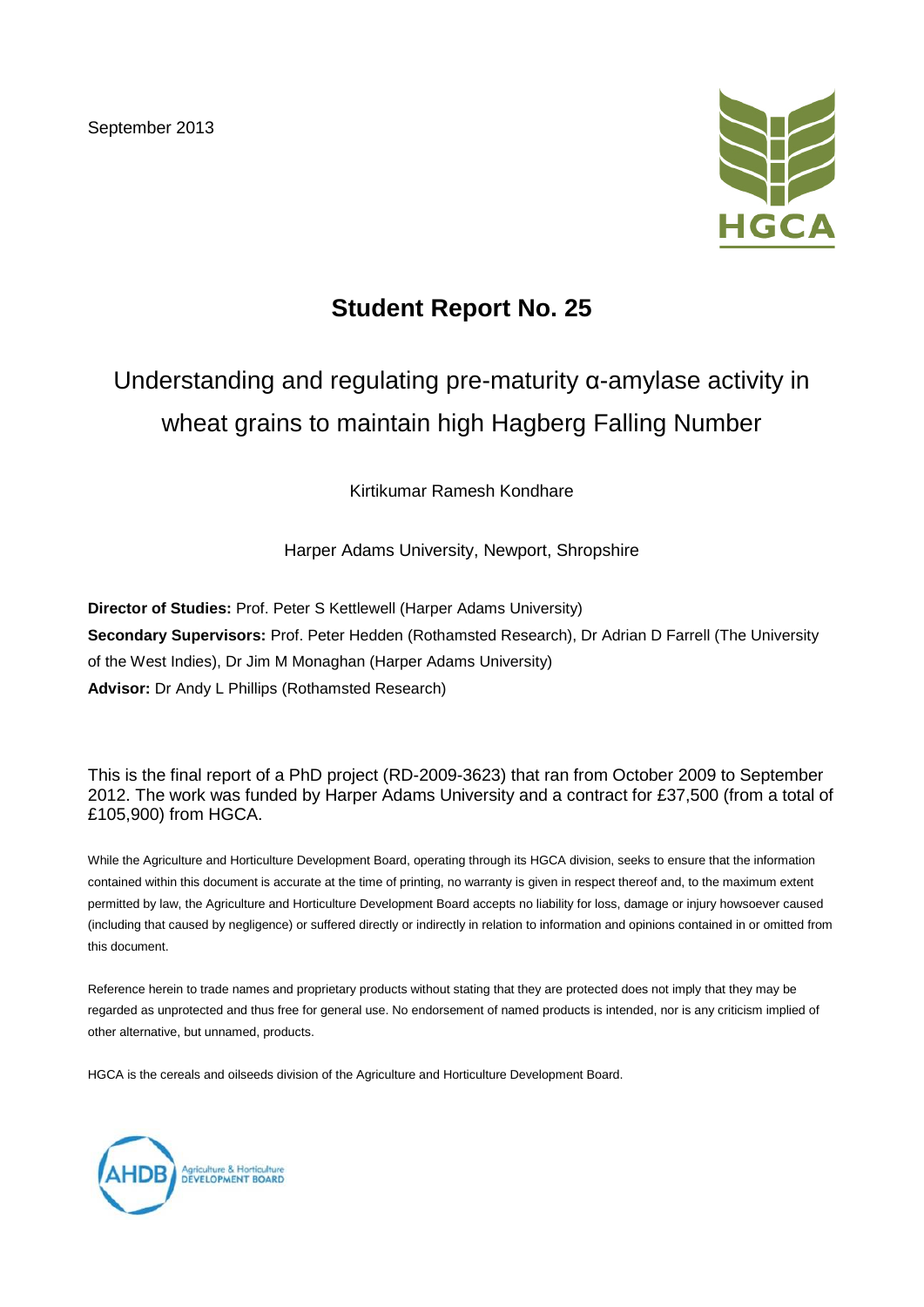## **CONTENTS**

| 2. |                                                                                   |                                                                                   |  |  |  |  |  |  |
|----|-----------------------------------------------------------------------------------|-----------------------------------------------------------------------------------|--|--|--|--|--|--|
| 3. | EXPERIMENT 1: ABA AND GA SENSITIVITY OF INTACT, DEVELOPING GRAINS                 |                                                                                   |  |  |  |  |  |  |
|    |                                                                                   |                                                                                   |  |  |  |  |  |  |
|    | 3.1.                                                                              |                                                                                   |  |  |  |  |  |  |
|    | 3.1.1.                                                                            |                                                                                   |  |  |  |  |  |  |
|    | 3.1.2.                                                                            | The in situ hormone application to developing wheat grains  11                    |  |  |  |  |  |  |
|    | 3.1.3.                                                                            |                                                                                   |  |  |  |  |  |  |
|    | 3.1.4.                                                                            |                                                                                   |  |  |  |  |  |  |
|    | 3.2.                                                                              |                                                                                   |  |  |  |  |  |  |
|    | 3.2.1.                                                                            |                                                                                   |  |  |  |  |  |  |
|    | 3.2.2.                                                                            |                                                                                   |  |  |  |  |  |  |
|    | HAVING EITHER THE RHT-D1A (TALL) OR THE RHT-D1B (SEMI-DWARF) ALLELE UNDER<br>4.1. |                                                                                   |  |  |  |  |  |  |
|    |                                                                                   |                                                                                   |  |  |  |  |  |  |
|    | 4.2.                                                                              |                                                                                   |  |  |  |  |  |  |
|    | 4.3.                                                                              |                                                                                   |  |  |  |  |  |  |
|    | 4.4.                                                                              |                                                                                   |  |  |  |  |  |  |
|    | 4.4.1.                                                                            | Comparison of plant heights across four groups of mapping genotypes  16           |  |  |  |  |  |  |
|    | 4.4.2.                                                                            | Comparison of $\alpha$ -amylase levels across four groups of mapping genotypes 16 |  |  |  |  |  |  |
| 5. | 4.4.3.                                                                            | <b>EXPERIMENT 3: ABA AND GASENSITIVITY OF DETACHED, DEVELOPING GRAINS</b>         |  |  |  |  |  |  |
|    |                                                                                   | UNDER NON-INDUCING AND INDUCING CONDITIONS AT THREE DIFFERENT TIME                |  |  |  |  |  |  |
|    |                                                                                   | POINTS: 29/31, 32/36 AND 36/40 DAA, RESPECTIVELY (IN VITRO STUDY)  19             |  |  |  |  |  |  |
|    | 5.1.                                                                              |                                                                                   |  |  |  |  |  |  |
|    | 5.2.<br>5.2.1.                                                                    |                                                                                   |  |  |  |  |  |  |
|    |                                                                                   |                                                                                   |  |  |  |  |  |  |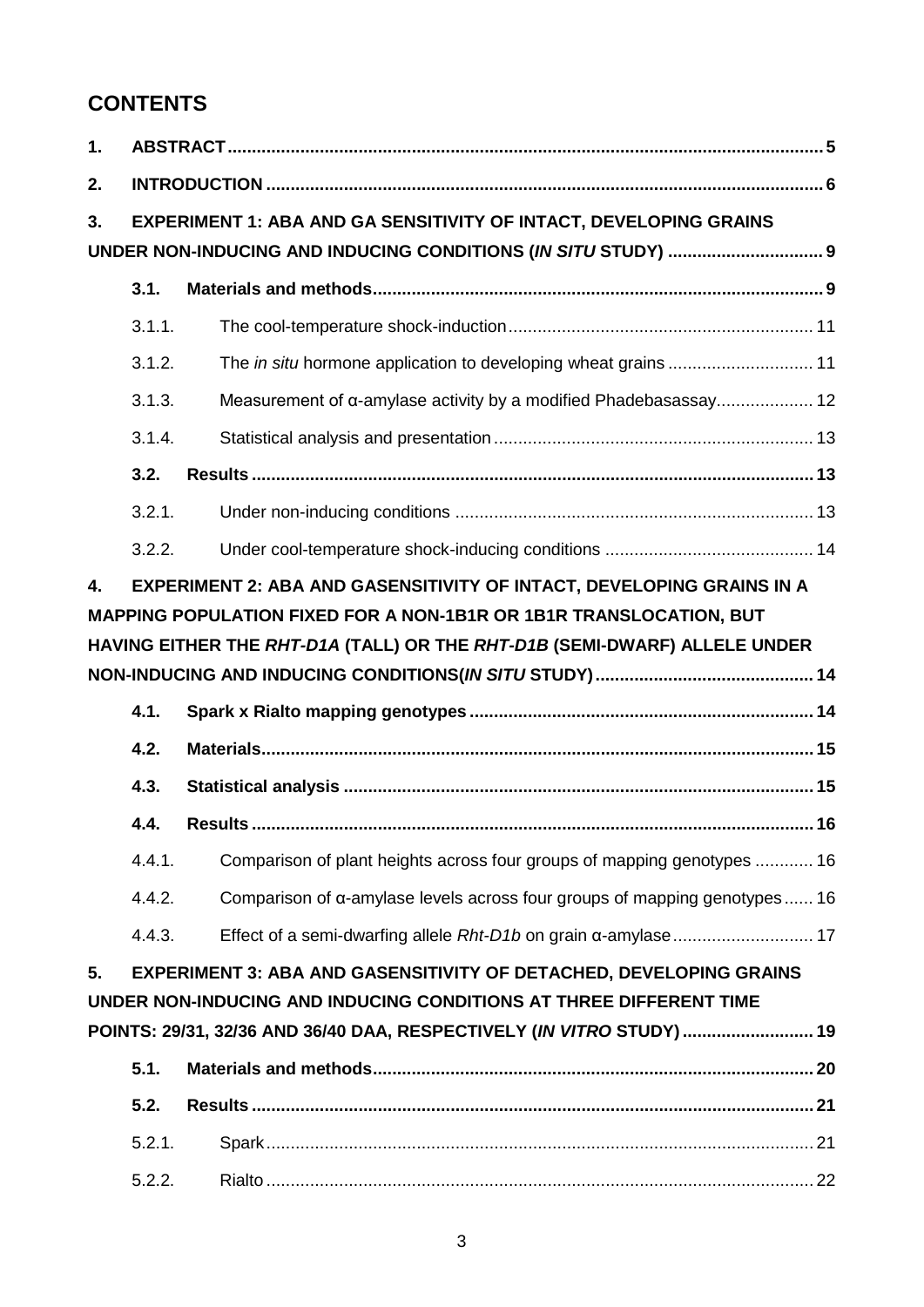| 6. | <b>EXPERIMENT 4: EFFECTS OF ALTERED HORMONE LEVELS ON PMA INDUCTION 23</b> |                                                                             |  |  |  |  |
|----|----------------------------------------------------------------------------|-----------------------------------------------------------------------------|--|--|--|--|
|    | 6.1.                                                                       |                                                                             |  |  |  |  |
|    | 6.1.1.                                                                     |                                                                             |  |  |  |  |
|    | 6.2.                                                                       |                                                                             |  |  |  |  |
|    | 6.3.                                                                       |                                                                             |  |  |  |  |
|    | 6.3.1.                                                                     | Effects of in situ applied FD and PB on ABA and GA levels of grains  26     |  |  |  |  |
|    | 6.3.2.                                                                     |                                                                             |  |  |  |  |
| 7. |                                                                            |                                                                             |  |  |  |  |
|    | 7.1.                                                                       |                                                                             |  |  |  |  |
|    | 7.2.                                                                       |                                                                             |  |  |  |  |
|    | 7.3.                                                                       | Strategy to develop a new wheat variety with better bread-making quality 32 |  |  |  |  |
| 8. |                                                                            |                                                                             |  |  |  |  |
| 9. |                                                                            |                                                                             |  |  |  |  |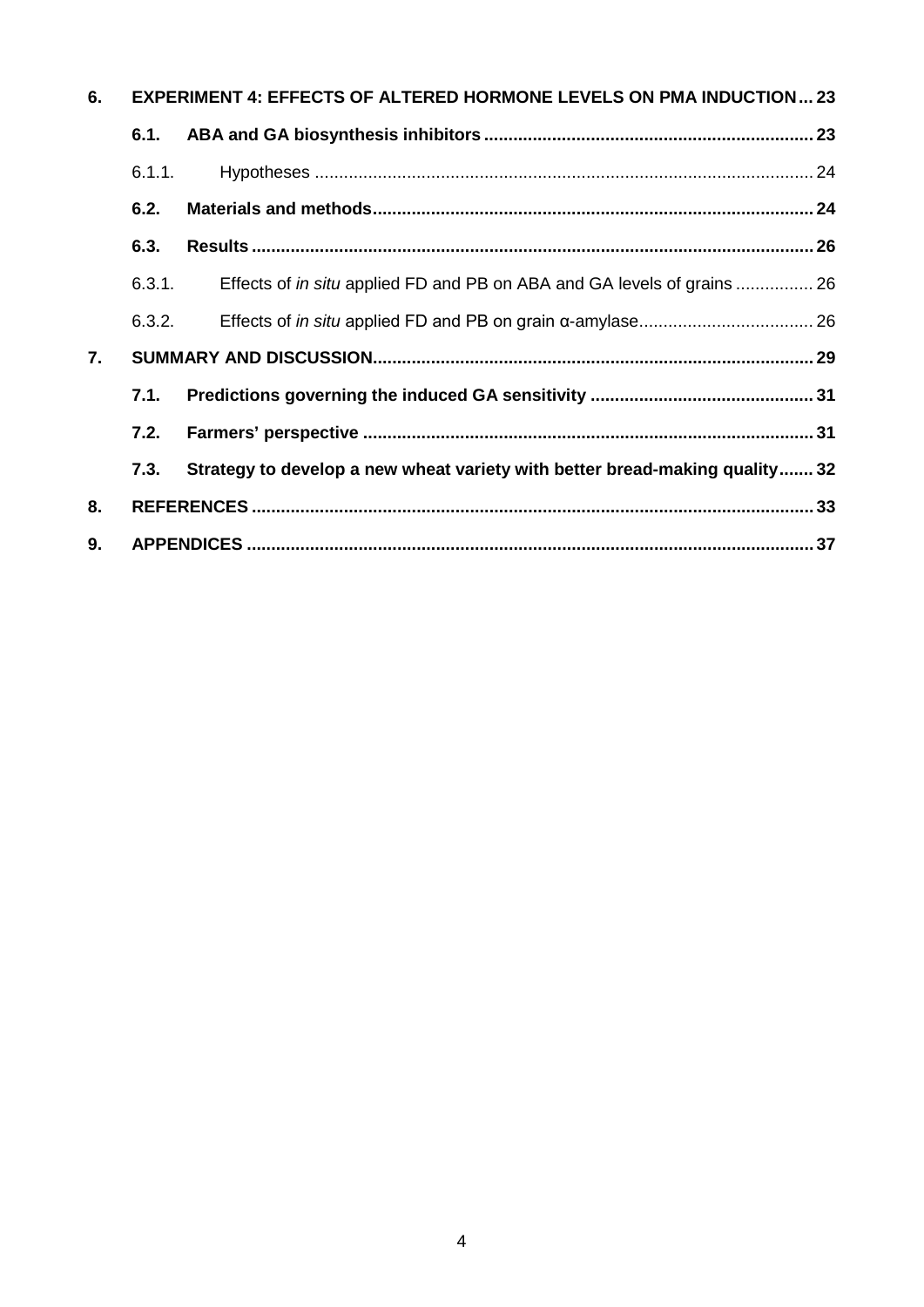## **1. Abstract**

The occurrence of pre-maturity α-amylase (PMA) in wheat grains is a major problem in the UK and elsewhere. Flour produced from PMA induced grains has poor bread making potential (low Hagberg Falling Number [HFN]). Several factors such as genotype, agronomy and environmental conditions are responsible for PMA induction. Out of which, cool and wet weather around mid-grain development is the major stimulus for PMA induction. This report presents four glasshouse experiments conducted to understand the role of the hormones abscisic acid (ABA) and gibberellins (GAs) in the mechanism of PMA induction. The ultimate aim of this project is to identify ways in which plant breeders can develop varieties with low PMA and more reliable HFN.

The hypothesis studied in this project was that there is a change in ABA and/or GA sensitivity or in their levels in wheat grains during PMA induction by a cool-temperature shock. *In situ* (Experiment 1) and *in vitro* (Experiment 3) experiments tested the first part of the hypothesis. These experiments studied ABA and GA sensitivity of intact grains with embryos or detached grains without embryos under cool-temperature shock-inducing and non-inducing conditions. Overall, these two experiments concluded that PMA is related to increased GA sensitivity in the susceptible variety Rialto (Experiments 1 and 3). The change in sensitivity occurs at about 36 day after anthesis (DAA) and is limited to the aleurone (not the embryo) (Experiment 3). There was little evidence for a change in ABA sensitivity (Experiments 1 and 3). In experiment 2, a cooltemperature shock significantly increased GA sensitivity in both *Rht-D1a* (tall) and *Rht-D1b* (semidwarf)genotypes with or without the 1B1R (wheat-rye) chromosome translocation. These results suggested that the risk of PMA induction is very high and represents a serious problem to wheat breeders and growers.

Experiment 4 tested the second option using an alternative approach. In this experiment, induced grains produced significantly low ABA levels compared to non-induced grains at 29/31 DAA. This offers one possible mechanism through which cool-temperature can alter GA sensitivity. A significant increase in α-amylase in fluridone-treated (ABA biosynthesis inhibitor) grains under noninducing conditions was associated with a significant increase in GAs. A significant decrease in αamylase for paclobutrazol-treated (GA biosynthesis inhibitor) grains under inducing conditions was associated with a significant decrease in GAs. These results show that GA levels also play a role in α-amylase formation in developing grains, in addition to GA sensitivity.

The results from this project suggested the strategy to develop a new wheat variety with better bread making quality, which involves three major steps: A. Screening PMA-inducible varieties through the cool-temperature shock screening method, B. Constructing a transgene containing GA hypo-sensitiveness (either through the GID1 [GA] receptor or the DELLA protein) with a promoter, which governs the gene expression specific only in the embryo or the aleurone of developing grains, and transform the transgene into a PMA-inducible variety and, C. Marker selection for GA hypo-sensitivity. Alternative strategy is to look for the available molecular markers (QTL), which govern the GA hypo-sensitivity in wheat genome and use them to develop breeding strategies to improve HFN stability e.g. use of high throughput approaches such as Marker-Assisted Selection and Targeting Induced Local Lesions in Genomes.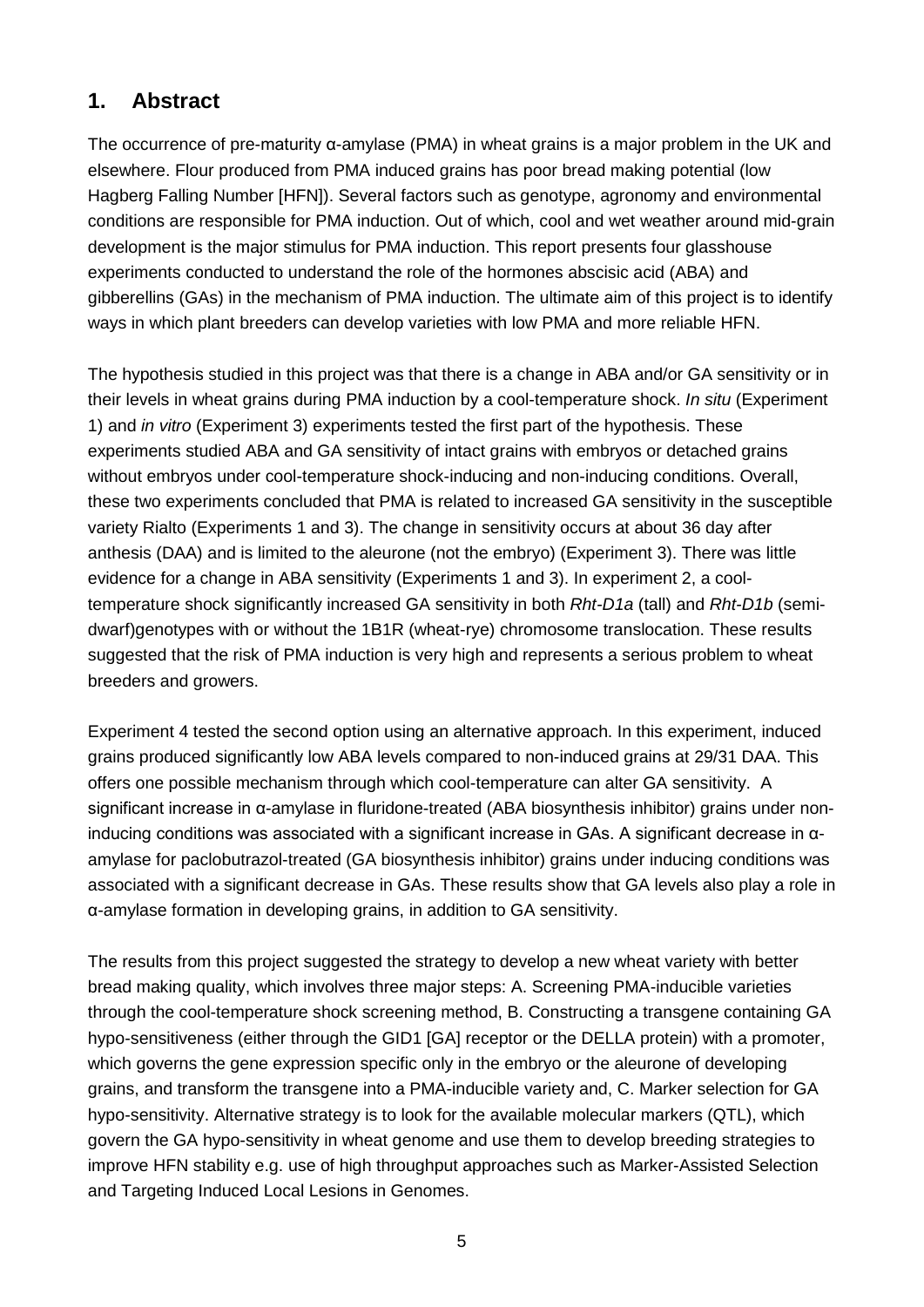## **2. Introduction**

Hagberg Falling Number (HFN) of harvested wheat grains is determined by the presence of a hydrolytic enzyme: α-amylase. Starch is the major component of wheat flour. α-amylase, which is a starch degrading enzyme, is normally produced in low levels throughout grain development, and occasionally, in excess levels especially during the later stages of wheat grain development. The interaction of α-amylase with the endosperm starch, measured as the HFN, plays an important role in determining not only the processing properties of grain, but also the quality of many end products. A negative relationship exists between the HFN and α-amylase activity in wheat grains (Barnes and Blakeney, 1974; Allen *et al*., 2005; Flintham *et al*., 2011). Flours with a low HFN (i.e. high α-amylase) have poor bread making potential (Lunn *et al.*, 2001a). Wheat grains with high levels of α-amylase render them unsuitable for commercial applications and unattractive to potential buyers resulting in a lower price (Mares and Mrva, 2008). This may occur as a result of unfavourable weather conditions, especially rain, prior to harvest or a complex interaction of genotype and temperature in the later stages of grain development. The first case is known as preharvest sprouting (PHS) and is accompanied by germination. The second case is known as prematurity α-amylase (PMA), where α-amylase is present in sound grains without any visible germination. PHS is the major cause of a low HFN, whereas PMA is the second major cause of a low HFN (Lunn *et al*., 2001a). The occurrence of PMAis independent of PHS, and represents a serious threat to the wheat industry.

During the occurrence of PHS and in germinating grains, plant hormones such as abscisic acid (ABA) and gibberellins (GAs) influence α-amylase synthesis, where ABA inhibits and GAs stimulate α-amylase synthesis in the embryo and aleurone (Chandler *et al*., 1984; Gold 1991; Hader *et al*., 2003). A similar role for ABA and GAs would, therefore, be anticipated in intact, developing grains during PMA induction. Thus, the role of embryo-derived ABA and GAs in αamylase synthesis is well known in germinating grains, but it is less clear in developing grains.

During normal grain development and maturation in wheat, peak levels of endogenous GAs and ABA occur between 15–20 DAA and 25–40 DAA, respectively (McWha, 1975; Slominski *et al.,* 1979; Gutam *et al.,* 2008). The embryo synthesises low isoelectric point (pI; pH at which the molecule has no net charge) α-amylases (i.e. *α-AMY2*) in early stages of grain development, but their level decreases with a progress in grain development. In contrast, high pI α-amylases (i.e. *α-AMY1*) are produced in small amounts by the embryo (or by the aleurone) during the later stages of grain development. The occurrence of an ABA peak and low GA levels in the later stages of grain maturation suggests that ABA and GAs may play an antagonistic role in controlling αamylase synthesis in PMA induction, as seen in germinating grains. Thus, mature grains generally have a very low level of α-amylase.

6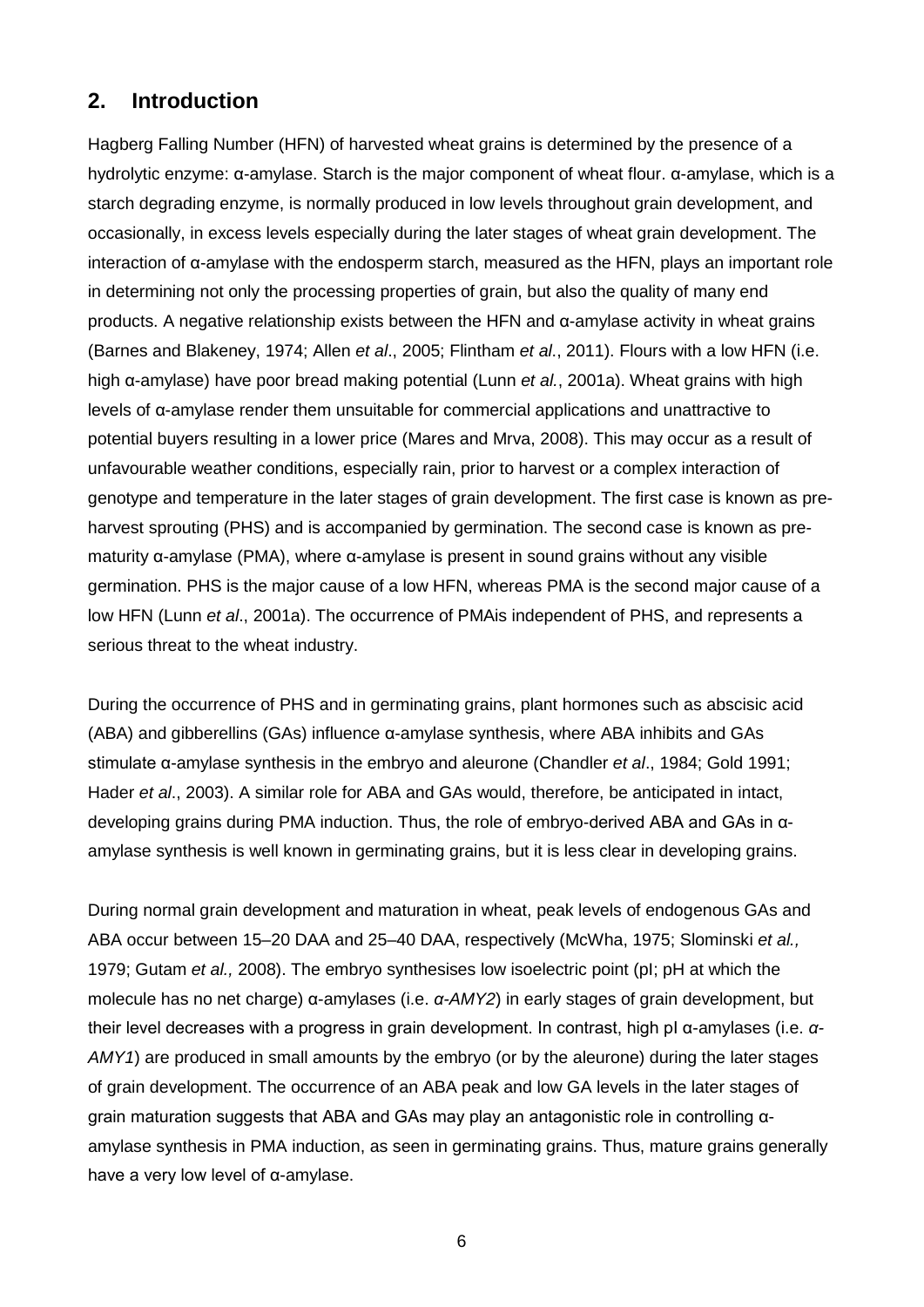PMA induction is a phenomenon where an excess level of high pIα-amylase is synthesised in the later stages of grain development, and is mostly retained in mature grains (Mares and Mrva, 2008). Several studies across the UK (e.g. Farrell and Kettlewell, 2008) and Australia (e.g. Mares and Mrva, 2008) have shown that PMA induction involves the genotype x environment interaction, and a cool-temperature shock occurring at mid-grain development for a short time (i.e. 12 °C for 8 days) can also act as the inducing factor for PMA in susceptible varieties.

The surprise observation of PMA in susceptible genotypes under field and glasshouse conditions (Mares and Mrva, 2008) prompted further research on the physiological and molecular mechanisms associated with PMA induction in the UK, Japan, China, California, Mexico, South Africa and Australia (Mares *et al*., 2006). PMA induction is a major concern in UK winter wheat varieties, where cool and wet periods during the summer are common. Moreover, PMA is all the more damaging as it is difficult to detect in trials even in inductive conditions due to its stochastic behaviour in grains (Flintham *et al*., 2011).

Cornford *et al*. (1987) predicted that PMA induction was due to the overlapping of the curves that describe the decline in GAs and the increase in ABA with the time when aleurone cells becomes sensitive to GAs. However, several studies by Radley (1976), Gale and Lenton (1987) and Mares and Mrva (2008) were unable to show that PMA is due to an increase in GA levels. A high level of PMA was produced in PMA genotypes under inductive condition when there was no change in GA levels in grain, whereas the presence of GA-insensitive (GAi) dwarfing alleles such as *Rht-B1b*, *Rht-D1b* and *Rht-B1c* (formerly known as *Rht1*, *Rht2* and *Rht3*, respectively) (Flintham *et al*.,1997a) in wheat plants significantly reduced grain PMA in the UK wheat variety: Maris Huntsman (Gold and Duffus, 1993) and Australian wheat varieties: Spica and Lerma 52 (Mrva and Mares, 1996). These findings suggested the involvement of GAs in PMA induction (Mrva and Mares, 1995; Mares and Mrva, 2008). The combined effect of ABA/GA levels in grain (i.e. biosynthesis and degradation [turnover]) and the sensitivity of the grain embryo or the aleurone to ABA and GAs (i.e. signal transduction) at different stages of grain development could be important factors in PMA induction.

At present, PMA-screening methods have been developed successfully, and the susceptibility of wheat genotypes (high, moderate and resistant) has been identified in the U.K., Australia, Canada, Japan, China, South Africa, Mexico (CIMMYT; The International Maize and Wheat Improvement Center) and the United States of America(USA; California) (Mares *et al*., 2006). Now, considerable efforts are underway worldwide to eliminate PMA-susceptible wheat genotypes from the germplasm list. However, these genotypes have a number of desirable agronomic and quality attributes (Mares and Mrva, 1993). Moreover, the PMA syndrome is more widespread than previously thought as one of the original sources of the PMA-genotype (e.g. Maris Huntsman or

7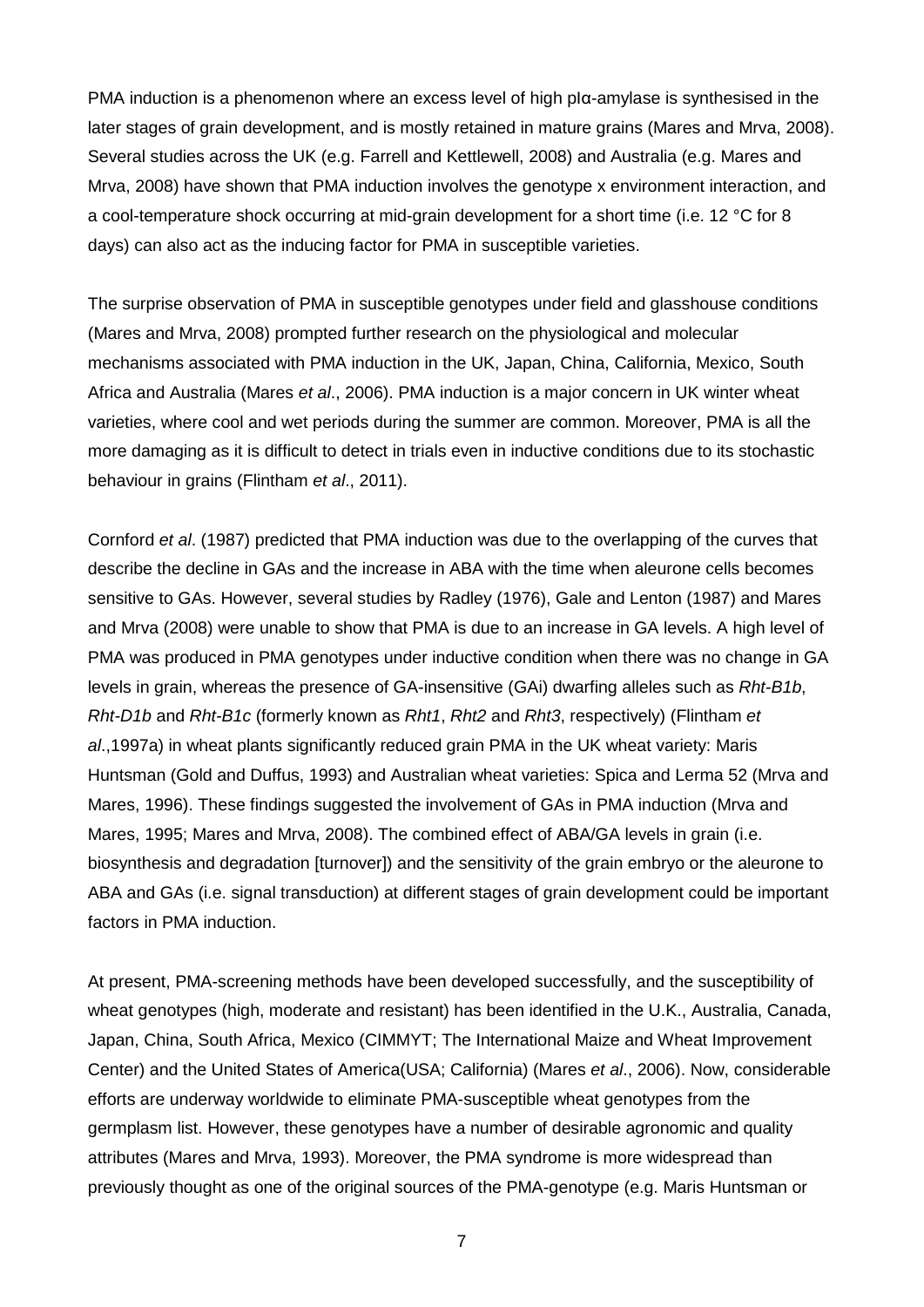Mardler or Norman) has been extensively used by an international wheat breeding institute: CIMMYT to develop wheat germplasm, which later spread around the world (Gale *et al*., 1987; Mares and Mrva, 1993). Thus, it has become really difficult to eliminate PMA genotypes completely from the breeding programmes. Therefore, the ideal way to overcome the problem of PMA induction in future is to develop new wheat varieties, which have PMA-resistance genotypes or molecular markers and to couple this with the use of PMA-screening methods to test all cultivars for PMA to help to eliminate PMA-susceptible genotypes from the germplasm list. However, at present sufficient information about the molecular mechanism governing PMA induction is not understood enough to develop new molecular markers and cultivars.

Overall, the key aim of this project was to obtain a better understanding of the biochemistry and physiology of PMA induction and the involvement of ABA and GA turnover and signalling in PMA induction. Therefore, the hypothesis, which was previously suggested by Farrell and Kettlewell (2008) and Mares and Mrva (2008), that 'a change in either the sensitivity of the aleurone to ABA and/or GAs or a change in ABA and/or GA levels of intact, developing wheat grains will alter PMA under cool-temperature shock-inducing conditions' was examined under glasshouse studies. In this project, four glasshouse experiments were designed and conducted with the help of the literature reviewed to study the above hypothesis. Experiments 1, 2 and 3 test the first possibility of the hypothesis, whereas experiment 4 is focused on the second option. This project ultimately gave valuable information about the role of ABA and GAs in the mechanism of PMA induction in wheat grains and also, clues to the molecular markers that can be used to develop new wheat varieties with better bread making quality. The main objectives of experiments conducted in this project are listed below.

- 1. To study the effects of *in situ* applied ABA and GA<sub>3</sub> (gibberellic acid; active GA produced by one branch of the biosynthetic pathway used for endogenous applications) at mid-grain development on wheat grain α-amylase at maturity under cool-temperature shock-inducing and non-inducing conditions.
- 2. To investigate the effects of *in situ* applied ABA and GA<sub>3</sub> at mid-grain development on wheat grain α-amylase at maturity under cool-temperature shock-inducing and noninducing conditions in mapping genotypes fixed for a non-1B1R or 1B1R translocation, but having either the *Rht-D1a* (tall) or the *Rht-D1b* (semi-dwarf) allele.
- 3. To investigate the effects of *in vitro* applied ABA and GA<sub>3</sub> on wheat grain α-amylase at several time points in the later stages of ripening under inducing and non-inducing conditions.
- 4. To study the effects of *in situ* applied FD (ABA biosynthesis inhibitor) and PB (GA biosynthesis inhibitor) to developing grains at 24, 25 and 26 DAA on α-amylase, ABA and GA levels of grains at 29/31 DAA under non-inducing and inducing conditions, respectively.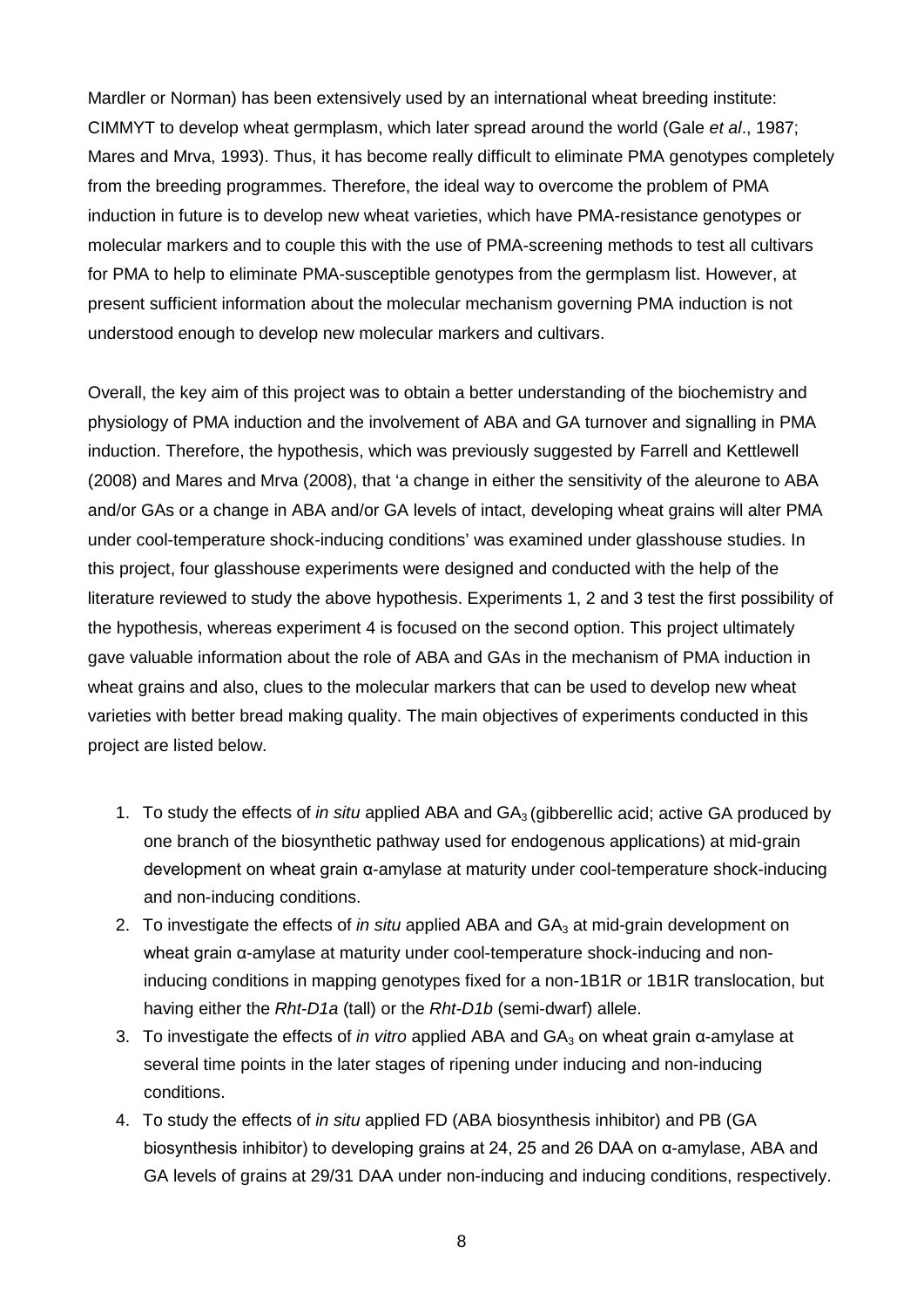# **3. Experiment 1: ABA and GA sensitivity of intact, developing grains under non-inducing and inducing conditions (***in situ* **study)**

In this experiment, the *in situ* response of developing grains to applied ABA and GA<sub>3</sub> under cooltemperature shock-inducing and non-inducing conditions, measured as α-amylase activity, was studied using two UK winter wheat varieties, Spark (less PMA-susceptible genotype) and Rialto (highly PMA-susceptible genotype). The hypothesis examined in this experiment was, if a cooltemperature shock applied mid-way through grain development to induce PMA will alter ABA and/or GA sensitivity of the aleurone of intact, developing wheat grains. To test this hypothesis, a glasshouse experiment involving the *in situ* study was carried out with Spark and Rialto. This *in situ* experiment investigated the effect of four treatments (10% ethanol [mock treated], ABA [100 μM],  $GA<sub>3</sub>$  [50 µM] and ABA+GA<sub>3</sub> [100+50 µM]) applied to intact, developing grains at mid-grain development on α-amylase at maturity under cool-temperature shock-inducing and non-inducing conditions.

### **3.1. Materials and methods**

Seeds of Spark and Rialto (Farrell and Kettlewell, 2008; Flintham *et al*., 2011) were obtained from the John Innes Centre (Norwich, UK). In the 1990s, both Spark and Rialto were recommended for bread making purposes in the UK (Anon., 1997). Spark has performed well and produced reasonably high HFN and good quality bread. However, Rialto did not perform well under cool and wet summer conditions of the UK, and often produced a low HFN, which contributed to poor quality bread. Later, it was found in field trials that Rialto was more susceptible to PMA under inductive conditions. In the last decade, these two varieties have been used in the UK for PMA related studies, where Spark served experimentally as a non-inducible genotype and Rialto as an inducible genotype (Farrell and Kettlewell, 2008; Flintham *et al*., 2011). These two varieties differ in their *Rht-D1* genotype. Spark has a GA-sensitive *Rht-D1a* (tall) allele, whereas Rialto has a GAinsensitive *Rht-D1b* (semi-dwarf) allele (Srinivasachary *et al*., 2009).

Seeds were planted on 5<sup>th</sup> October 2009 in a glasshouse in trays filled with John Innes No. 2 Compost (Keith Singleton's Seaview Nurseries, Cumbria, UK). Each variety was grown separately on glasshouse benches. Following germination and emergence, plants were vernalised at 4°C for eight weeks in a cold room and then transferred to 1.3 L pots containing John Innes No. 2 Compost (one plant/pot, pot dimensions: 11 x 12 x 18 cm) in a glasshouse. Plants were grown at minimum day/night temperatures of 15/5°C for one month. This was mainly to prevent plants from becoming devernalised by the warm temperatures used later (i.e. 25/15°C) and also to simulate field conditions. After one month, minimum temperatures were then gradually increased over five weeks by 2°C per week to 25/15°C. Plants were watered automatically with capillary matting wetted three times a day (for 10 min every time). Supplementary light (high pressure sodium, 400

9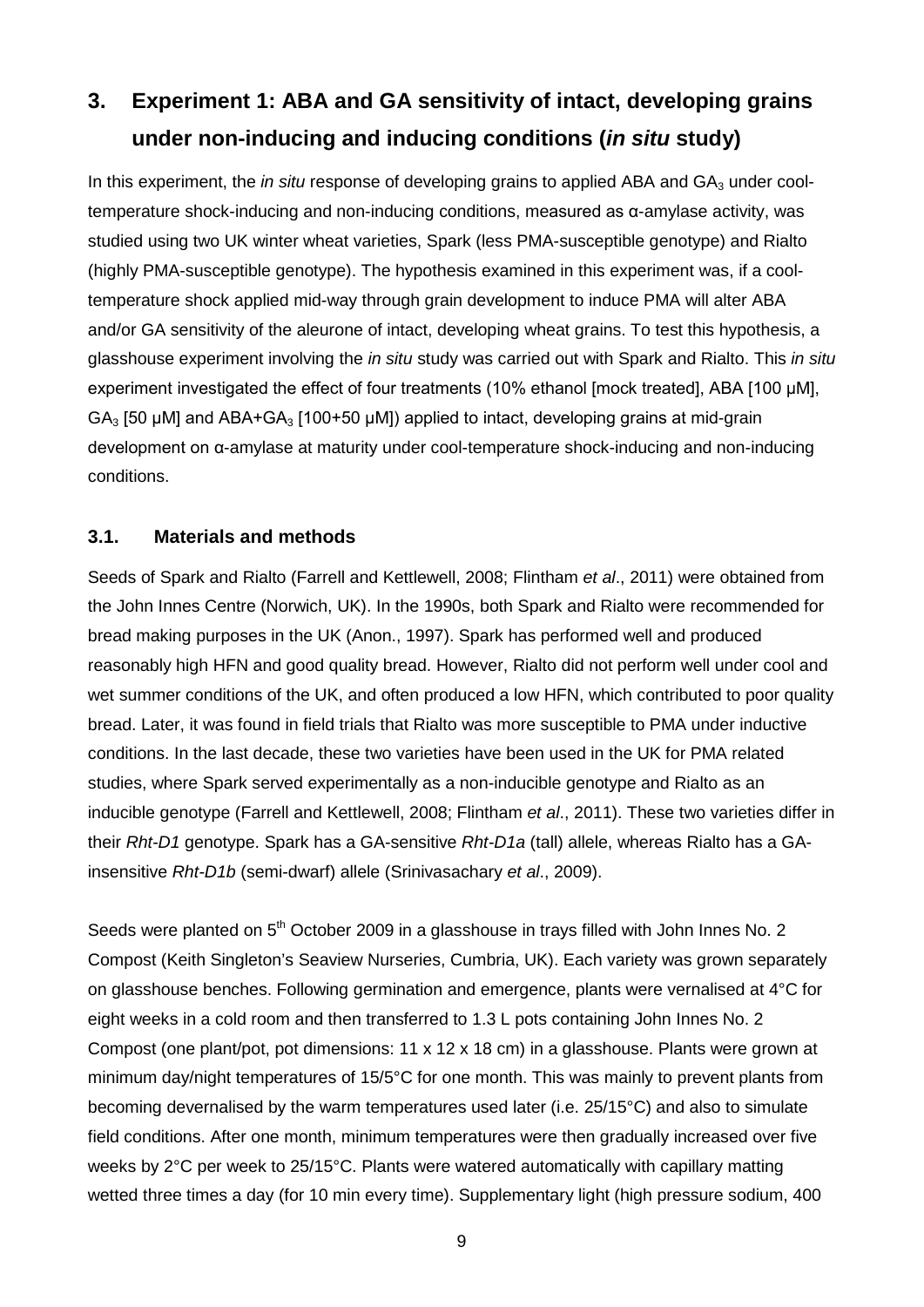W) provided a minimum of 16 h day length throughout the experiment. The protocol for growing plants is shown in Figure 1 (Farrell and Kettlewell, 2008). Excess side tillers were removed periodically to leave the main shoot plus four secondary shoots. Fertilisers and pesticides were applied to all plants, approximately with the same rate, at various stages of development as mentioned in appendix 1. The main spike on each plant was tagged with a coloured tape at early anthesis, i.e. ZGS61 (Zadoks *et al*., 1974). No fertilisers and fungicides were applied following ZGS71. The experimental design was completely randomised, where each variety was grown on separate benches in a glasshouse. Two temperature conditions used in this experiment were: cooltemperature shock-inducing and non-inducing. Hormone treatments applied were the four combinations as shown in Table 1. Therefore, the four combinations of hormonal treatments were arranged in a 2 x 2 factorial ANOVA with the two hormones (ABA and  $GA_3$ ) as the two factors and the two concentrations as the two levels of each factor. As ABA and  $GA<sub>3</sub>$  were both dissolved in 10% ethanol, the 0 μM ABA plus 0 μM  $GA_3$  treatments involved the application of 10% ethanol. Data from inducing and non-inducing conditions were analysed separately for each variety. There were ten replicate plants for each hormone treatment.

|  |  |  | Table 1. Treatment design for experiment 1. |  |
|--|--|--|---------------------------------------------|--|
|--|--|--|---------------------------------------------|--|

|                           |             | <b>Factor 1</b>      |                            |  |
|---------------------------|-------------|----------------------|----------------------------|--|
|                           |             | <b>ABA</b> treatment |                            |  |
|                           |             | Level 1              | Level <sub>2</sub>         |  |
|                           |             | Not applied          | Applied                    |  |
|                           | Level 1     | No ABA               | 100 µM ABA                 |  |
| <b>Factor 2</b>           | Not applied | No GA <sub>3</sub>   | No GA <sub>3</sub>         |  |
| GA <sub>3</sub> treatment |             |                      |                            |  |
|                           | Level 2     | No ABA               | 100 µM ABA                 |  |
|                           | Applied     | 50 µM $GA_3$         | 50 $\mu$ M GA <sub>3</sub> |  |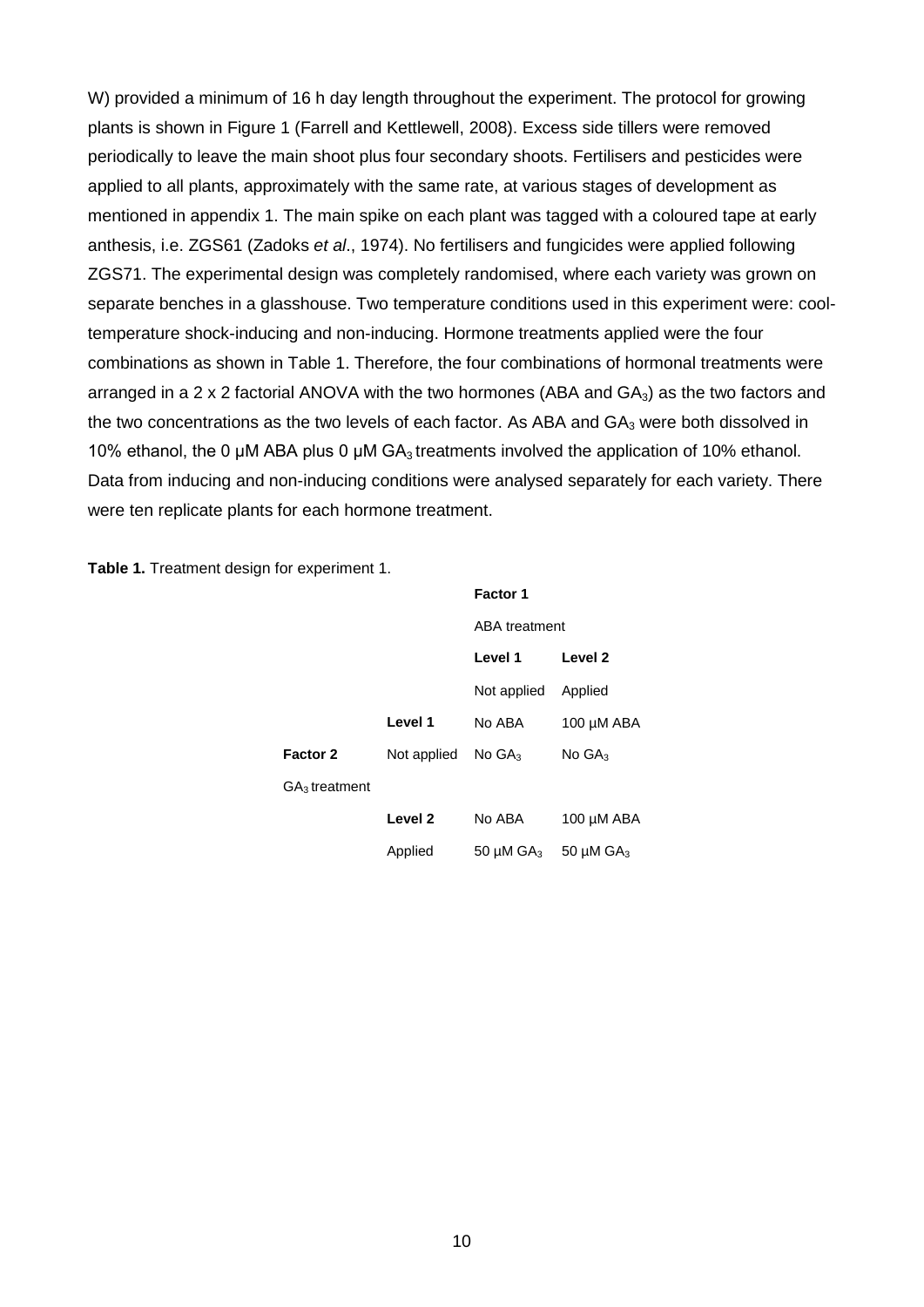

**Figure 1.** The schematic representation of the PMA induction protocol for winter wheat varieties. Experiment 1.

### **3.1.1. The cool-temperature shock-induction**

The cool-temperature shock was given at 26 DAA by transferring plants to an air-conditioned glasshouse cooled to provide a constant temperature of 12°C for 8 days (Farrell and Kettlewell, 2008).It was assumed that the change to a cool-temperature was the main environmental difference experienced by the plants since other changes to the environment such as the light, water and nutrient application to plants were kept the same as far as possible. The cooltemperature shock-induction was conducted during mid-March to early April 2010. Average temperature in the warm and air-conditioned glasshouse for induced and non-induced plants during the induction period is shown in appendix 2.

#### **3.1.2. The** *in situ* **hormone application to developing wheat grains**

ABA or  $GA_3$  solution (10 µl) was applied directly by a pipette onto the crease region of the two outermost grains (spikelet 7 or 9; counting acropetally) of the main shoot on each plant by gently pulling back the lemma with forceps in cool-temperature shock-induced and non-induced plants (Figure 2). Hormone application was carried out in three doses (1<sup>st</sup> dose– 26 DAA, 2<sup>nd</sup> dose– 29 DAA and  $3<sup>rd</sup>$  dose– 32 DAA) during the published window of sensitivity (Mares and Mrva, 2008), which corresponded to growth stages 75–77 (i.e. ZGS75–77) (Zadoks *et al*., 1974).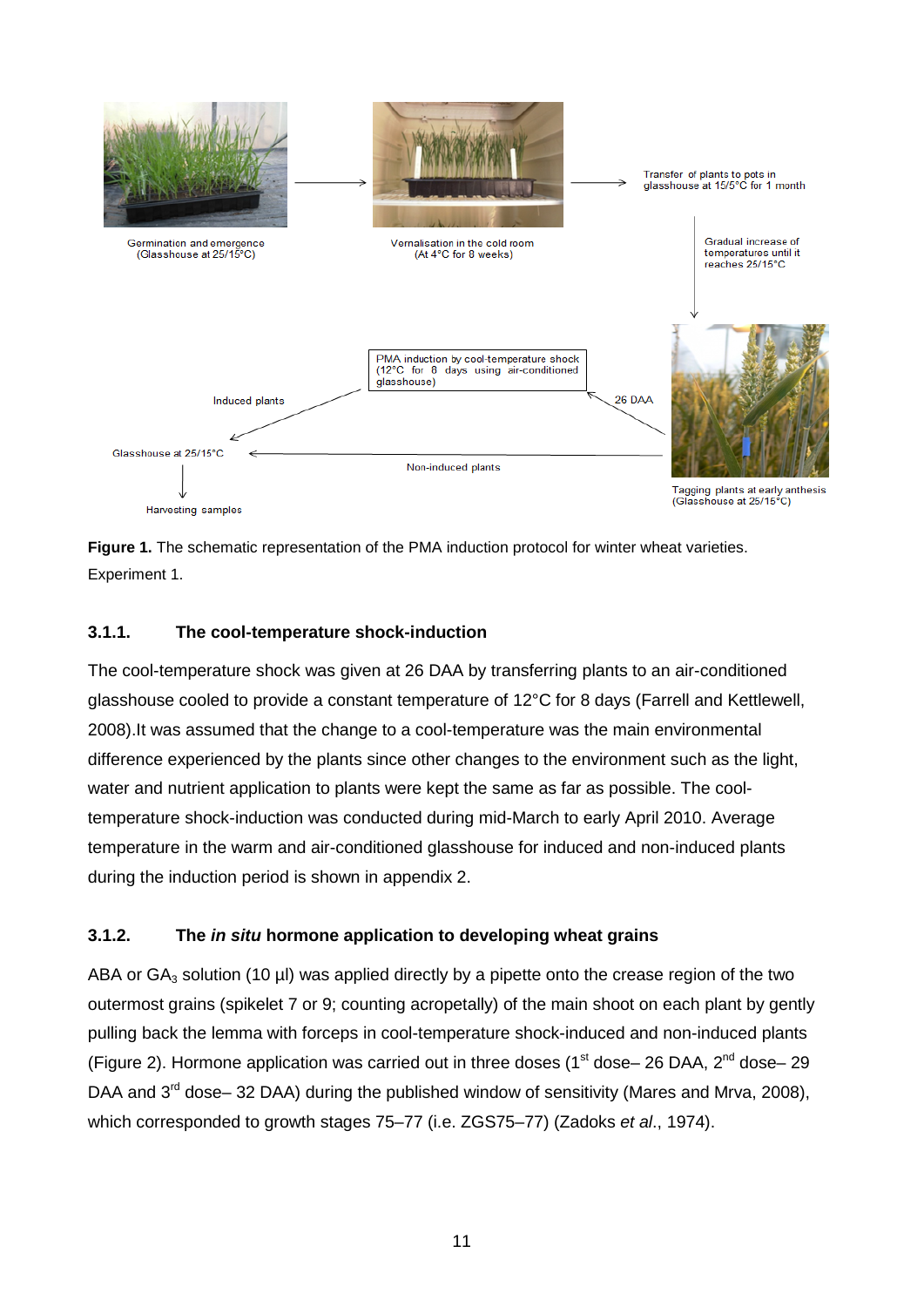

**Figure 2.** The image shows a. the two outermost grains from spikelet 7 and 9 marked by a marker pen and b. the application of hormone solution onto the grains with a pipette. Experiment 1.

The cool-temperature shock-induced plants were returned to a warm glasshouse heated to 25/15°C, where they remained until maturity. Plants were then harvested depending upon treatments given (i.e. induced plants were harvested at 64 DAA whereas non-induced plants were harvested at 60 DAA). The different time point for harvesting induced and non-induced plants was calculated from the difference in the degree days accumulated during the cool-temperature shockinduction. Expected design of degree DAA relative to DAA is shown in appendix 3 for cooltemperature shock-induced and non-induced plants.

#### **3.1.3. Measurement of α-amylase activity by a modified Phadebasassay**

Hormone-treated grains (the two outermost grains on spikelet 7 or 9 per replicate plant) were removed from harvested spikes. Distal half-grains were obtained by excising the embryos. Distal half-grains, i.e. the apical brush end half, were ground (one per well) against the force exerted by the stainless steel balls (one ball per well) in a 96-well block using a TissueLyser II at 2x30 Hz for 4 min. Following grinding, the stainless steel balls were removed and the 96-well block with flour was incubated in a 60°C water bath for 30 min. Buffer A (sodium maleate [100 mM, pH 6.0] plus calcium chloride [5 mM] and sodium azide [0.02%]) (pre-heated to 60°C) was added to each well (250 µl) and the contents mixed by pipetting up and down five times. The extraction was continued for exactly 5 min at 60°C. The amylazyme substrate solution (50 µl of one amylazyme tablet dissolved in 1 ml of buffer A; Megazyme International Ireland Ltd., Ireland) was added to each well and the reaction continued for a further 5 min at 60°C. Samples were removed from the water bath and immediately 300 µl of STOP solution (2% w/v tris Base, pH 9.5) was added to terminate the reaction. The contents of the block were mixed by shaking the block several times by hand and were held at room temperature for 5 min. Samples were centrifuged at 1233 g (3500 rpm) for 10 min. Supernatant (200 µl) was transferred to a clear flat-bottomed 96-well assay plate. Absorbance readings were taken at 590 nm using a microplate reader (BioRad [Benchmark], UK). These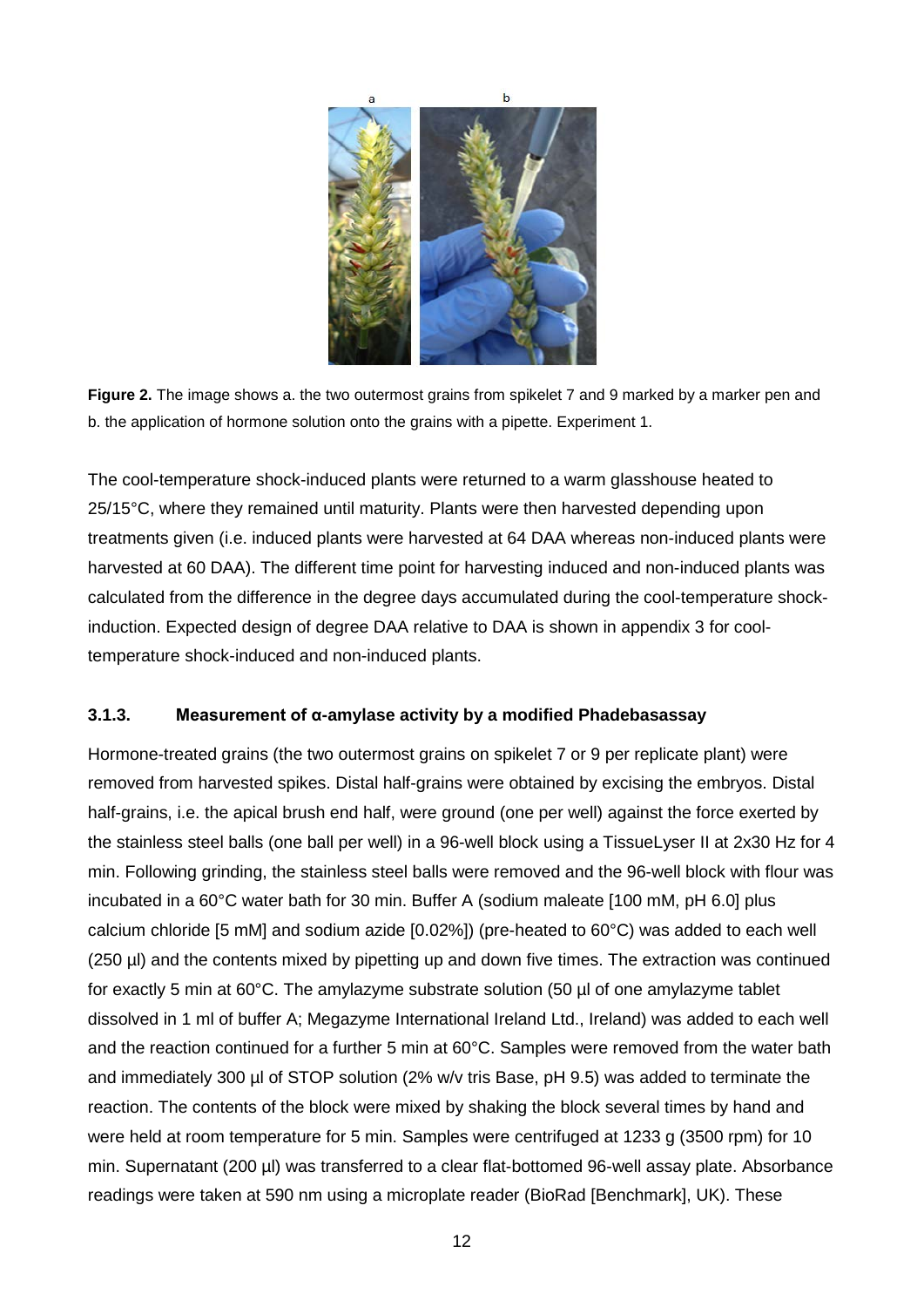absorbance readings were considered as the measurement of  $\alpha$ -amylase activity and expressed as OD units/distal half-grain.

#### **3.1.4. Statistical analysis and presentation**

Alpha-amylase activity data were analysed statistically by a 2 x 2 factorial ANOVA with the two hormones (ABA and  $GA_3$ ) as the two factors and the two concentrations as the two levels of each factor at P<0.05 with Genstat 13<sup>th</sup> edition. Analysed α-amylase activity data represents the mean of α-amylase activity measured from the two outermost grains (spikelet 7 or 9; counting acropetally) of the main spike per ten replicate plants (i.e. n=10). Data from inducing and non-inducing conditions were analysed separately for each variety. Plants were transferred as a group to another environment (i.e. air-conditioned glasshouse) for the induction. There was no true replication for the induction treatment, only subsamples. The way to truly replicate the induction treatment would have been to use four glasshouses, two for induction (12/12°C) and two for warm temperatures (25/15°C). Thus, the induction treatment is confounded with glasshouse effects that would occur normally from one glasshouse to another (e.g. lighting differences or some other environmental differences). Since the induction treatment data were not replicated, it was important to analyse the treatments under inducing and non-inducing conditions separately.

Each variety was also analysed separately for both experiments. There were two reasons behind analysing each variety separately. Firstly, each variety was grown on separate benches in a glasshouse. Secondly, there was a considerable variation in coefficient of variation (CV) values for α-amylase activity after hormonal treatments between the two varieties used. In order to reduce variance heterogeneity, α-amylase activity data were transformed using a power (i.e.  $x^2$ ) transformation prior to ANOVA. Variance heterogeneity and normality of the data were satisfactory after transformation. For the simplicity of understanding and to avoid the distortion of data caused by a power transformation, means of back-transformed treatments were used for presenting the results (Table 1, Figure 3).

#### **3.2. Results**

#### **3.2.1. Under non-inducing conditions**

The overall effect of applied ABA (100 µM) on α-amylase activity at maturity was not significant in either variety: Spark (P=0.414) or Rialto (P=0.207). Overall, applied  $GA_3$  (50 µM) resulted in a significant increase in α-amylase activity at maturity in Rialto (P=0.007), but not in Spark  $(P=0.125)$ . The two-way interaction between ABA and  $GA_3$  was not significant in either variety Spark (P=0.299) or Rialto (P=0.106) (Figure 3).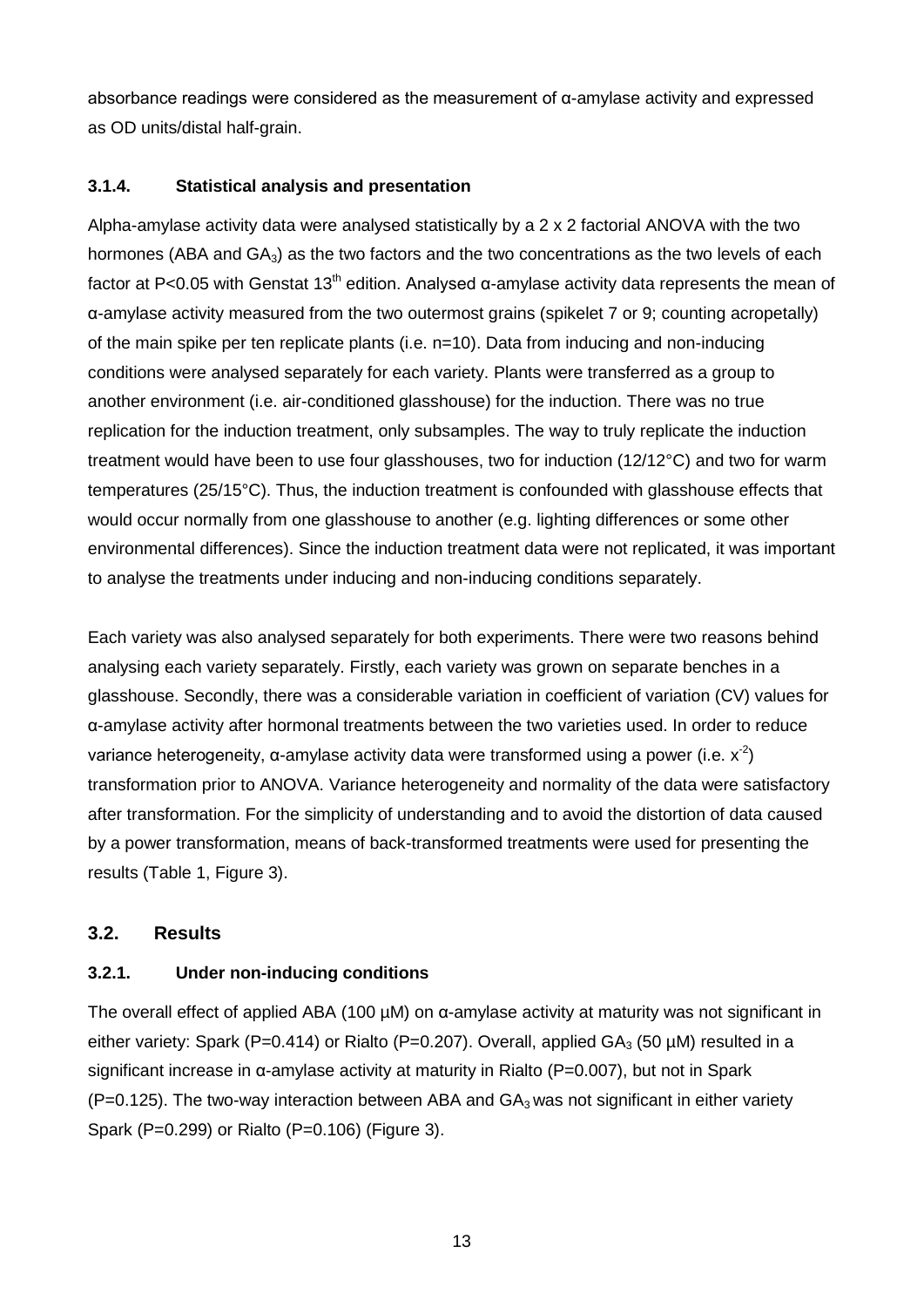#### **3.2.2. Under cool-temperature shock-inducing conditions**

In general, applied ABA produced no significant effect on grain α-amylase activity at maturity in Spark (P=0.572), but there was a marginally significant decrease in Rialto (P=0.061). Overall, applied GA<sub>3</sub> resulted in a significant increase in grain  $\alpha$ -amylase at maturity in Rialto (P=0.005), but not in Spark (P=0.219). The ABA x  $GA_3$  interaction was not significant in either variety: Spark (P=0.761) and Rialto (P=0.385) (Figure 3).



**Figure 3.** Effects of *in situ* applied hormones (mock treated, ABA [100 μM], GA<sub>3</sub> [50 μM] and ABA+GA<sub>3</sub> [100+50 μM]) at mid-grain development on grain α-amylase at maturity under cool-temperature shockinducing and non-inducing conditions in two winter wheat varieties, a. Spark and b. Rialto. SEM values were back-transformed to OD units. Spark: Non-inducing conditions- SEM=0.028, d.f.=36 and CV=35.9%; Inducing conditions– SEM=0.032, d.f.=36 and CV=38.5%. Rialto: Non-inducing conditions– SEM=0.097, d.f.=36 and CV=51.4%; Inducing conditions– SEM=0.159, d.f.=36 and CV=85.6%. Experiment 1.

# **4. Experiment 2: ABA and GAsensitivity of intact, developing grains in a mapping population fixed for a non-1B1R or 1B1R translocation, but having either the** *Rht-D1a* **(tall) or the** *Rht-D1b* **(semi-dwarf) allele under non-inducing and inducing conditions(***in situ* **study)**

### **4.1. Spark x Rialto mapping genotypes**

Genotyping of the population for simple sequence repeat (SSR) markers was carried out by John Innes Centre (Norwich, UK) and RAGT Seeds Ltd. (Saffron Walden, Cambridgeshire, UK) as described in Snape *et al*. (2007), as well as cytogenetic analysis according to Lukaszewski (2000). Experiment 2 will help to understand the role of the GA-insensitive *Rht-D1b* semi-dwarfingallele contributed by Rialto during PMA induction by a cool-temperature shock in the non-1B1R and 1B1R backgrounds.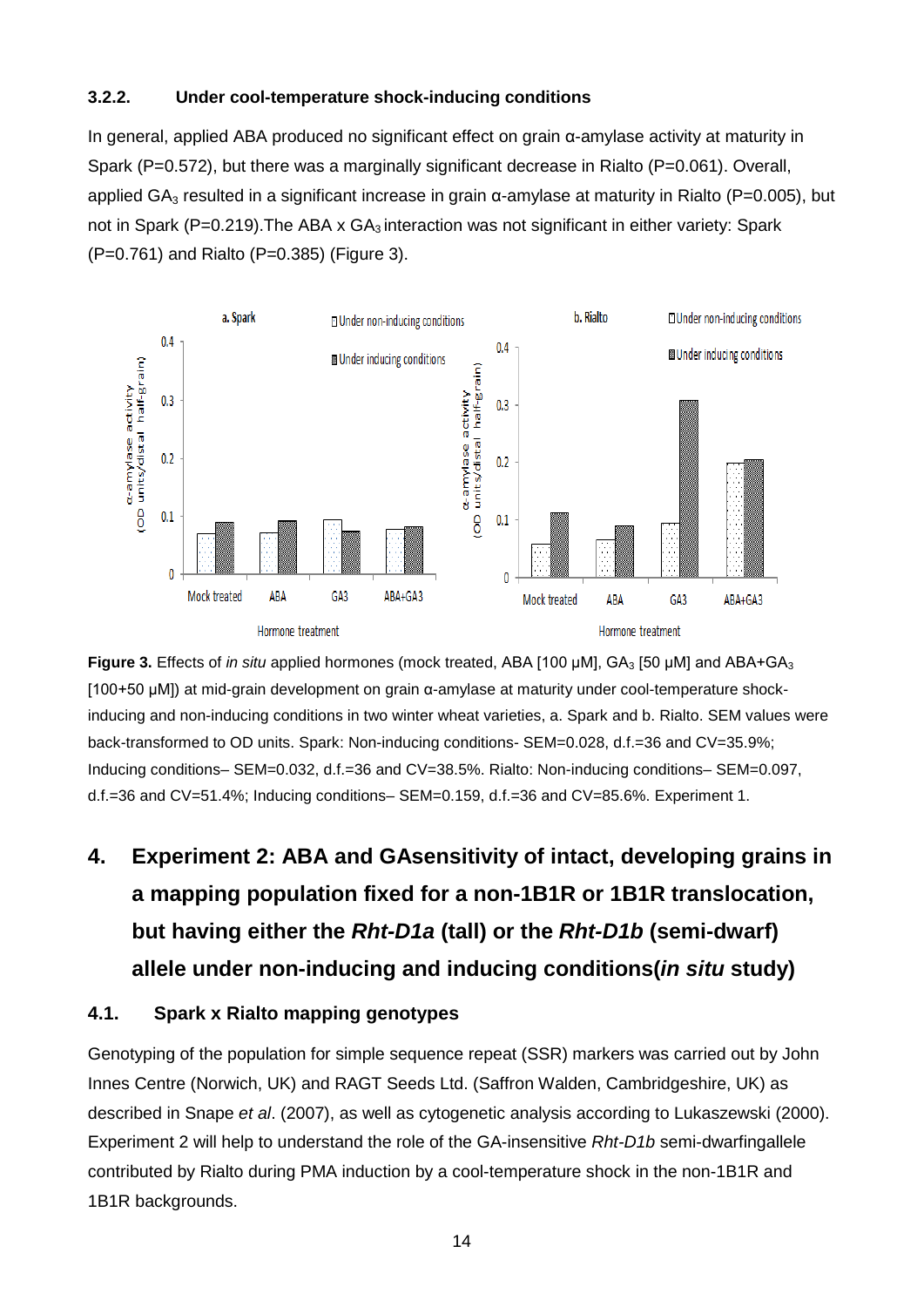Spark and Rialto were used as parental lines to produce mapping population. These parental lines have a recombinant double haploid genotype. Spark carries a distinct marker for the *Rht-D1a* (tall) allele and for Glu-B from wheat (i.e. does not contain the 1BS/1RS translocation), whereas Rialto carries a distinct marker for the *Rht-D1b* (semi-dwarf)allele and for Glu-B from rye (i.e. contains the 1BS/1RS translocation). Genotypes with the 1BS/1RS translocation were referred to as '1B1R genotypes', whereas those genotypes without the 1BS/1RS translocation were referred to as 'non-1B1R genotypes'. Seeds of S x R mapping genotypes were provided by John Flintham (John Innes Centre, Norwich, UK). Mapping genotypes used in this study were classified into four groups, partly based on their genetic background such as 'non-1B1R *Rht-D1a* (tall)genotypes' (SR2, SR3, SR5, SR7, SR8), 'non-1B1R *Rht-D1b* (semi-dwarf)genotypes' (SR36, SR67, SR77, SR87, SR92), '1B1R *Rht-D1a* (tall)genotypes' (SR16, SR21, SR23, SR38, SR58) and '1B1R *Rht-D1b* (semidwarf)genotypes' (SR4, SR24, SR34, SR85, SR119). Mapping genotypes in the non-1B1R *Rht-D1a* (tall)group or the non-1B1R *Rht-D1b* (semi-dwarf)group carry the wheat marker for Glu-B (i.e. the 1B1S arm), whereas mapping genotypes in the 1B1R *Rht-D1a* (tall)group or the 1B1R *Rht-D1b* (semi-dwarf)group carry the rye marker for Glu-B (i.e. the 1B1R arm). Additionally, the non-1B1R *Rht-D1a* (tall) group or the 1B1R *Rht-D1a* (tall) group contained a 'wild type' marker of *Rht-D1* (i.e. *Rht-D1a*), whereas the non-1B1R *Rht-D1b* (semi-dwarf)group or the 1B1R *Rht-D1b* (semidwarf)group contained a 'mutant' marker of *Rht-D1* (i.e. *Rht-D1b*).

#### **4.2. Materials**

In this experiment, seeds of 20 mapping genotypes mentioned above were sown on  $10<sup>th</sup>$  October 2011. The main spike per replicate plant was tagged at early anthesis with coloured tapes. After the completion of anthesis, plant height (cm) was measured from the base of the plant to the tip of the main spike with a measuring tape. A cool-temperature shock-induction was applied between mid-March and early April 2012.

Plants were grown according to the PMA induction protocol (as described in experiment 1). ABA and  $GA<sub>3</sub>$  solutions were applied separately to intact, developing grains according to the method described in experiment 1. Samples from induced plants were harvested at 64 DAA, whereas those from non-induced plants were harvested at 60 DAA. α-amylase activity was measured using distal half-grains, i.e. the apical brush end half, by the Megazyme assay (details are given in Kondhare, 2012) and expressed as OD units/distal half-grain.

#### **4.3. Statistical analysis**

Square-root transformed α-amylase activity data, representing the mean activity measured from the two outermost hormone-treated grains (spikelet 7 or 9; counting acropetally) of the main spike

15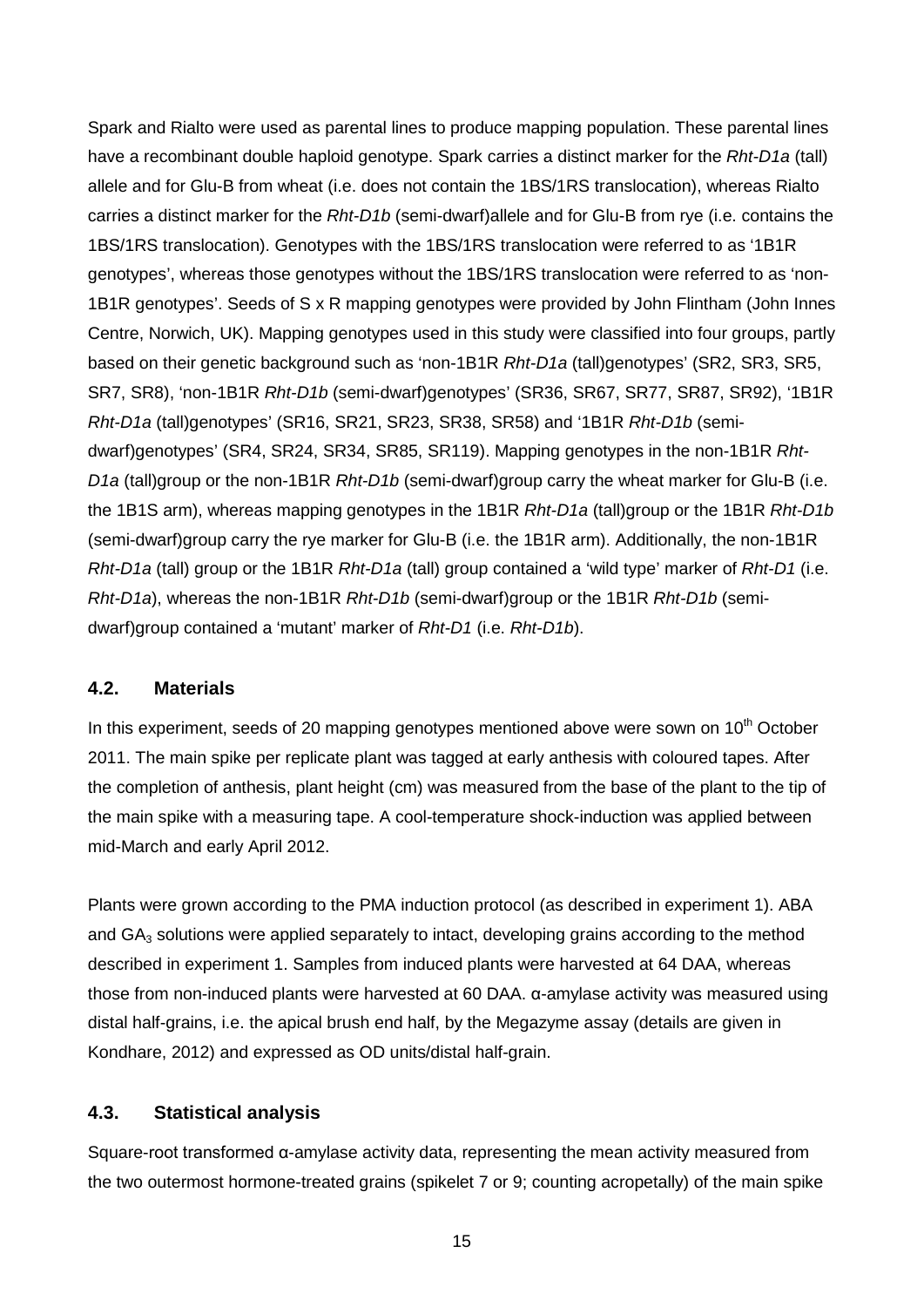per ten replicate plants (i.e. n=10), were analysed by a two way ANOVA with Tukey's multiple comparison test at P<0.05 using Genstat  $14<sup>th</sup>$  edition. Alpha-amylase data from 20 genotypes were analysed to test the effect of the *Rht-D1a* (tall) or the *Rht-D1b* (semi-dwarf) allele on grain PMA in the non-1B1R or the 1B1R background. Moreover, data from non-inducing and inducing conditions and also the data for the non-1B1R and the 1B1R background were analysed separately.

### **4.4. Results**

### **4.4.1. Comparison of plant heights across four groups of mapping genotypes**

In the non-1B1R background, plant height was not significantly different in *Rht-D1b* genotypes compared to *Rht-D1a* genotypes. In contrast, in the 1B1R background, *Rht-D1b* genotypes showed significantly reduced plant height (P<0.001) compared to *Rht-D1a* genotypes (Figure 4).



**Figure 4.** Comparison of wheat plant heights across four groups of mapping genotypes: non-1B1R *Rht-D1a* (tall), non-1B1R *Rht-D1b* (semi-dwarf), 1B1R *Rht-D1a* (tall) and 1B1R *Rht-D1b* (semi-dwarf) (SEM=5.32, d.f.=16 and CV=6.9%). Values are the means of ten replicate plants per genotype (n=10), where the height of only the main shoot was considered. Experiment 2.

## **4.4.2. Comparison of α-amylase levels across four groups of mapping genotypes**

## *Under mock treated non-inducing conditions*

In the non-1B1R background, there was no significant difference in grain α-amylase at maturity between *Rht-D1b* (semi-dwarf) genotypes and *Rht-D1a* (tall) genotypes. In the 1B1R background, *Rht-D1b* (semi-dwarf) genotypes showed significantly less grain α-amylase at maturity compared to *Rht-D1a* (tall) genotypes (Figure 5a).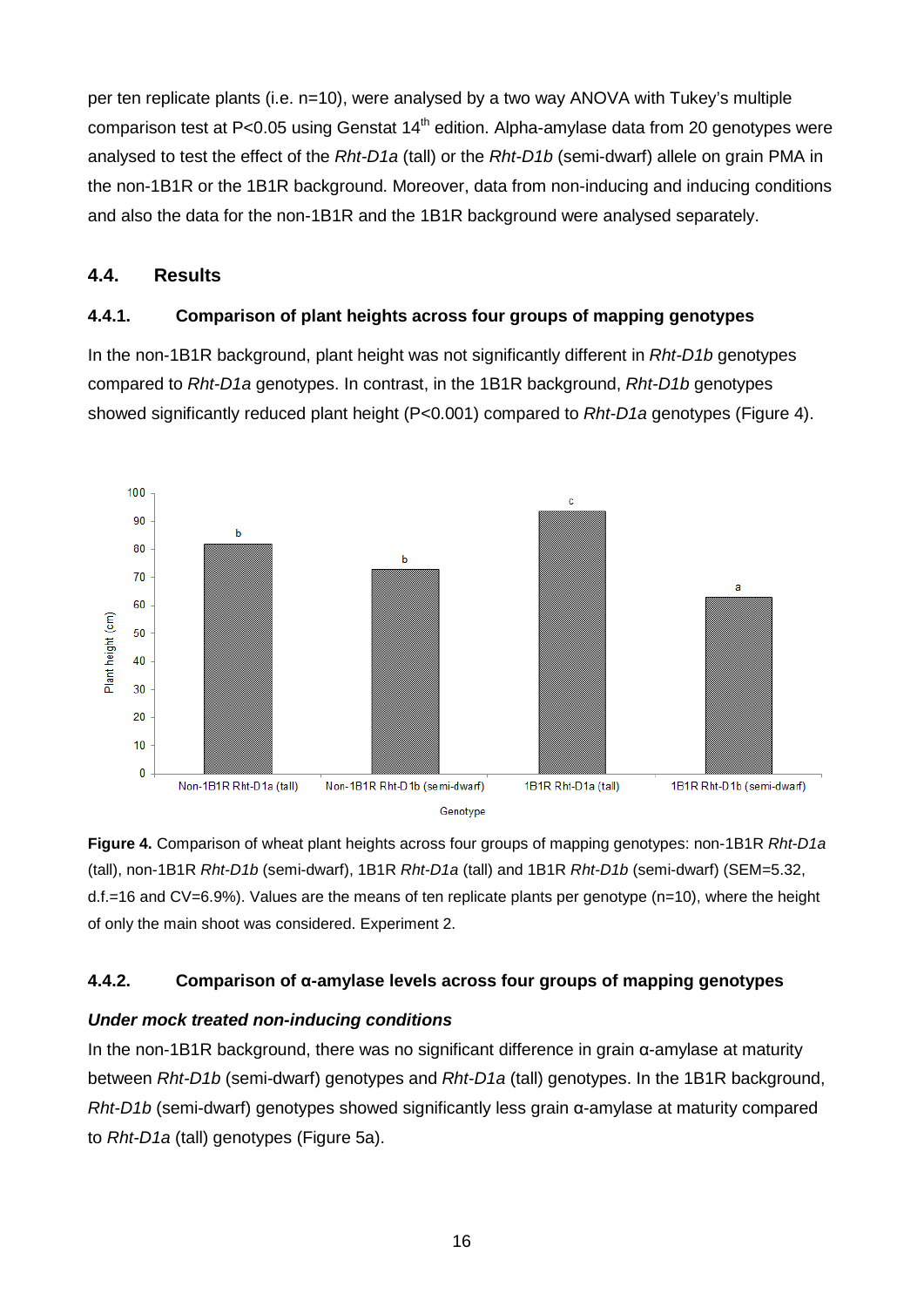#### *Under mock treated inducing conditions*

In the non-1B1R background, there was no significant difference in grain α-amylase at maturity between *Rht-D1b* (semi-dwarf) genotypes and *Rht-D1a* (tall) genotypes. In the 1B1R background, *Rht-D1b* (semi-dwarf) genotypes showed significantly less grain α-amylase at maturity compared to *Rht-D1a* (tall) genotypes (Figure 5b). Thus, an increase in the level of grain α-amylase was observed in untreated grains for all four groups of mapping genotypes under inducing conditions compared to non-inducing conditions.



**Figure 5.** Comparison of α-amylase levels in mature grains across four groups of mapping genotypes: non-1B1R *Rht-D1a* (tall), non-1B1R *Rht-D1b* (semi-dwarf), 1B1R *Rht-D1a* (tall) and 1B1R *Rht-D1b* (semi-dwarf) for mock treatment under a. non-inducing conditions (P=0.033, SEM=0.20, d.f.=16, CV=35.7%) and b. inducing conditions (P=0.02, SEM=0.34, d.f.=16, CV=35.4%). Values are the means of grain PMA from five individual genotypes in each group, with the two outermost mock treated grains taken from spikelet 7 or 9 of 10 replicate plants for each genotype (n=5). Experiment 2.

#### **4.4.3. Effect of a semi-dwarfing allele** *Rht-D1b* **on grain α-amylase**

#### *GA3 treatment*

In the non-1B1Rbackground, the grains of *Rht-D1b* (semi-dwarf) genotypes showed significantly less α-amylase for applied GA<sub>3</sub> compared to the grains of *Rht-D1a* (tall) genotypes under noninducing conditions (Figure 6a). There was no significant difference in grain α-amylase for applied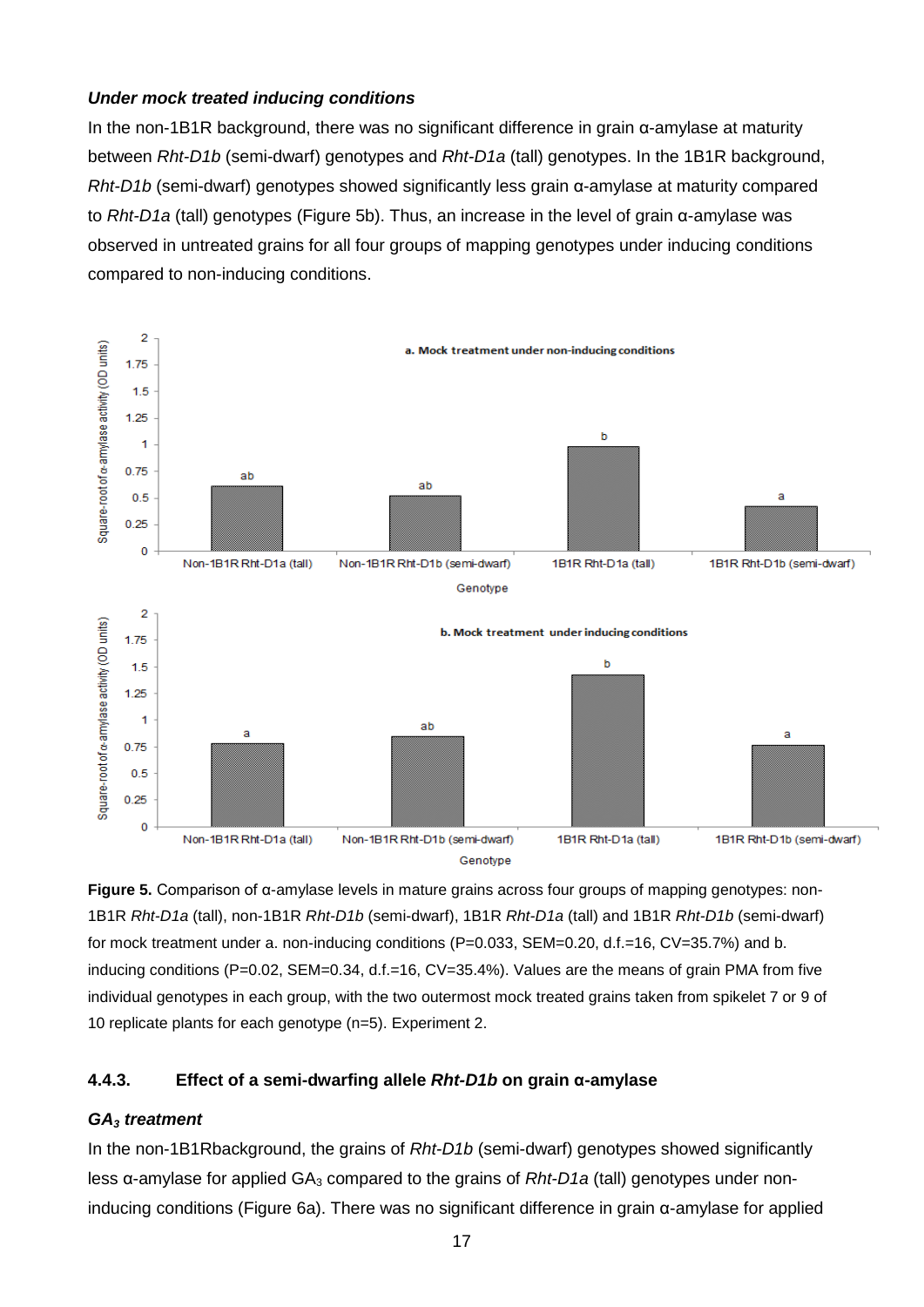GA3 between *Rht-D1a* (tall) and *Rht-D1b* (semi-dwarf) genotypes under inducing conditions, with both genotypes showing a high level of grain α-amylase (Figure 6b).

In the 1B1Rbackground, *Rht-D1b* (semi-dwarf) genotypes showed significantly less grain αamylase for applied GA<sub>3</sub> compared to *Rht-D1a* (tall) genotypes under non-inducing conditions (Figure 6c). No significant differences in the grain  $\alpha$ -amylase level for applied  $GA_3$  was observed under inducing conditions between *Rht-D1a* (tall) and *Rht-D1b* (semi-dwarf) genotypes, with both genotypes showing a high level of grain α-amylase (Figure 6d).

### *ABA treatment*

In the non-1B1R background under non-inducing conditions, there was no significant effect of applied ABA on grain α-amylase in *Rht-D1a* (tall) genotypes (Figure 6a) compared to *Rht-D1b* (semi-dwarf) genotypes. Under inducing conditions, the grains of *Rht-D1b* (semi-dwarf) genotypes showed a significant reduction in grain α-amylase in response to applied ABA compared to *Rht-D1a* (tall) genotypes, for which the effect of ABA treatment was not significant (Figure 6b).

In the 1B1R background under non-inducing conditions, applied ABA showed a significant increase in grain α-amylase in *Rht-D1a* (tall) genotypes compared to *Rht-D1b* (semi-dwarf) genotypes, however this effect in *Rht-D1a* (tall) genotypes was not significantly different from the respective mock treated grains (Figure 6c). Similar results were observed for applied ABA towards grain αamylase in *Rht-D1a* (tall) and *Rht-D1b* (semi-dwarf) genotypes under inducing conditions in the 1B1R background, with a further small increase in grain α-amylase under inducing conditions compared to non-inducing conditions (Figure 6d).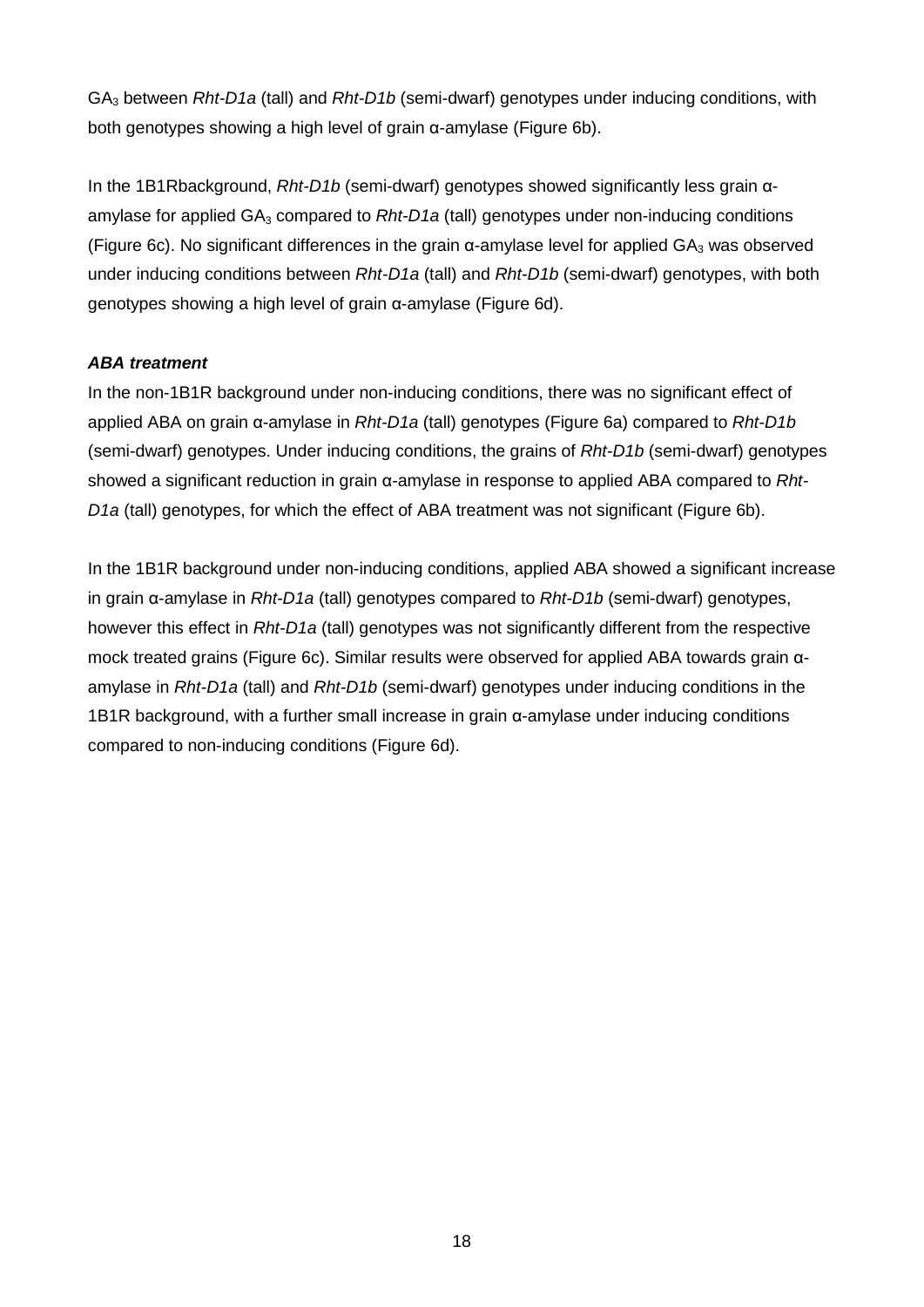

**Figure 6.** Effects of *in situ* applied ABA and GA<sub>3</sub> at mid-grain development on grain α-amylase at maturity in mapping genotypes fixed for a non-1B1R translocation, but having either the *Rht-D1a* (tall) or the *Rht-D1b* (semi-dwarf) allele a. under non-inducing conditions (SEM=0.31, d.f.=294, CV=54.3%); b. under inducing conditions (SEM=0.39, d.f.=294, CV=34%) and also, mapping genotypes fixed for a 1B1R translocation, but having either the *Rht-D1a* (tall) or the *Rht-D1b* (semi-dwarf) allele; c. under non-inducing conditions (SEM=0.49, d.f.=294, CV=54.2%) and, d. under inducing conditions (SEM=0.42, d.f.=294, CV=30.8%). Experiment 2.

# **5. Experiment 3: ABA and GAsensitivity of detached, developing grains under non-inducing and inducing conditions at three**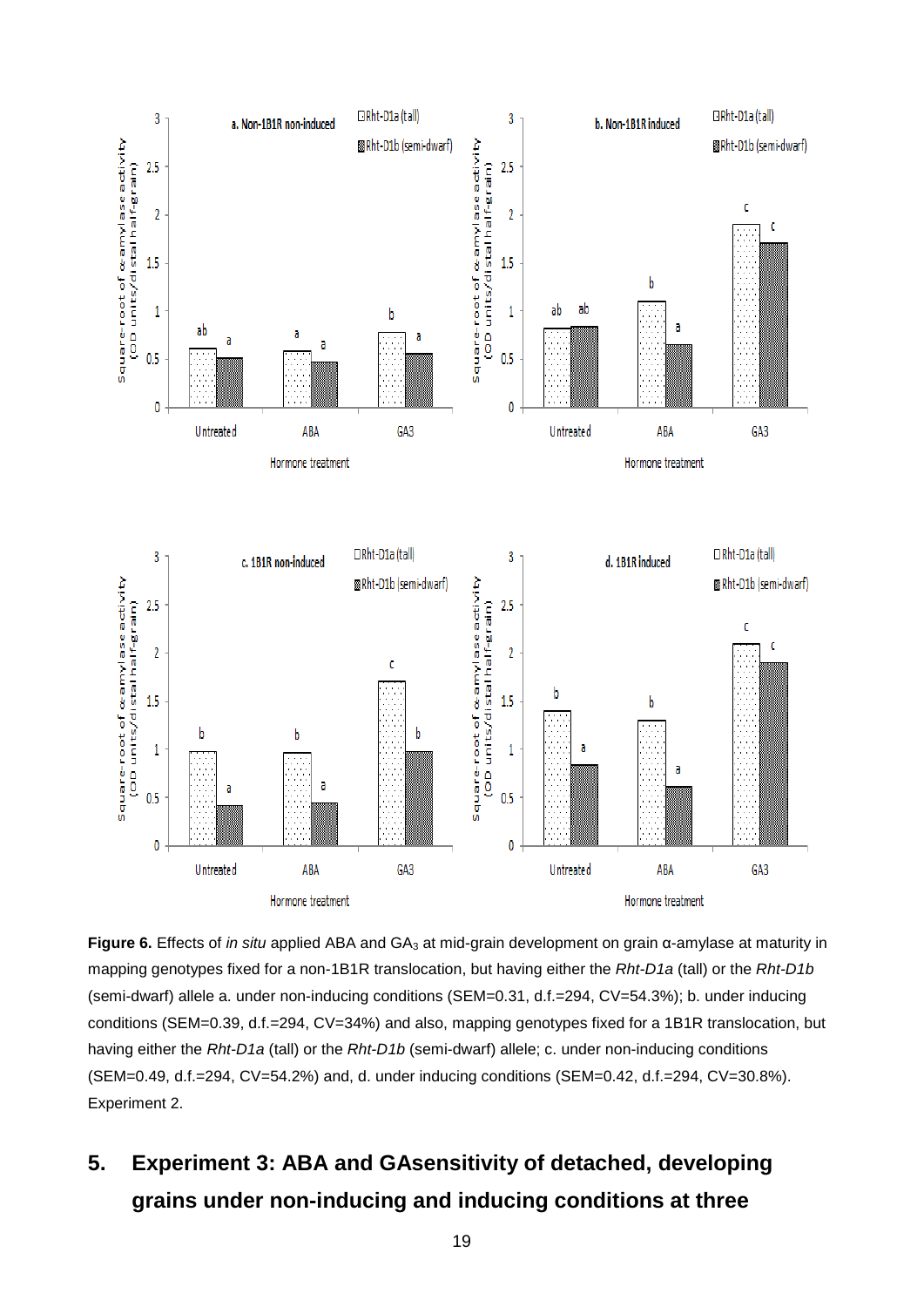## **different time points: 29/31, 32/36 and 36/40 DAA, respectively (***In vitro* **study)**

The key objective of experiment 3 was to define the time point at which GA sensitivity is increased in developing grains of induced plants in Rialto. Spark was also included in this experiment to confirm the earlier results from experiment 2. The hypothesis tested in this experiment was: a cooltemperature shock applied mid-way through grain development to induce PMA will alter ABA and/or GA sensitivity of the aleurone of developing wheat grains at 29/31 or 32/36 or 36/40 DAA in Spark and Rialto.

#### **5.1. Materials and methods**

Seeds of Spark and Rialto were planted on 28 February 2010 in a glasshouse at Harper Adams University College. Plants were grown according to the PMA induction protocol (as described for experiment 1). Each variety was grown separately on glasshouse benches. Plants were tagged at early anthesis (i.e. ZGS61) (Zodaks *et al*., 1974) and subjected to two temperature conditions: cool-temperature shock-inducing and non-inducing. The cool-temperature shock-induction was conducted during mid-grain development (i.e. ZGS75–77), which occurred in late July 2010. Samples from induced and non-induced plants (only the main spike per replicate plant) were harvested at three different time points: 29/31 DAA, 32/36 DAA and 36/40 DAA, respectively (Figure 7). In each case, the first temperature refers to the harvest time for the non-induced plants and the second temperature to the harvest time for plants receiving a cool-temperature shock.Spikes from 20 replicate plants were harvested at the time point: 29/31 DAA (n=20), whereas spikes from 10 replicate plants were harvested at the two time points: 32/36 DAA (n=10) and 36/40 DAA (n=10). The different time point for harvesting induced and non-induced plants was due to the difference in the degree DAA.

Isolating aleurone layers from developing grains is a very time-consuming and tedious process. Therefore, to save time and also due to the fact that the aleurone is the only source for α-amylase synthesis in embryoless, distal half-grain, it was decided to use distal half-grains to study the ABA and GA sensitivity of the aleurone from detached, developing wheat grains. Ten grains were pooled from the middle region of harvested spikes (only the main spike per replicate plant); surface sterilised with 70% ethanol for 1 min, followed by 5% sodium hypochlorite (available chlorine 10– 15%, Sigma-Aldrich, UK) for 30 min and then rinsed five times with distilled water. After 1 hr soaking, grains were cut into equal halves using a scalpel (sterilised with 70% ethanol) and embryo halves were discarded. Distal half-grains were then incubated in 50 µl of hormone solutions (i.e. 10% ethanol [mock treated], ABA [100 μM] and  $GA_3$  [50 μM]) with 950 μl of incubation medium (citric acid-sodium citrate buffer, 10 mM, pH  $5 +$  CaCl<sub>2</sub>, 0.2 M) for 72 hr at 25°C in the dark (Hader *et al*., 2003). Following incubation, the remaining incubation buffer was removed and samples were

20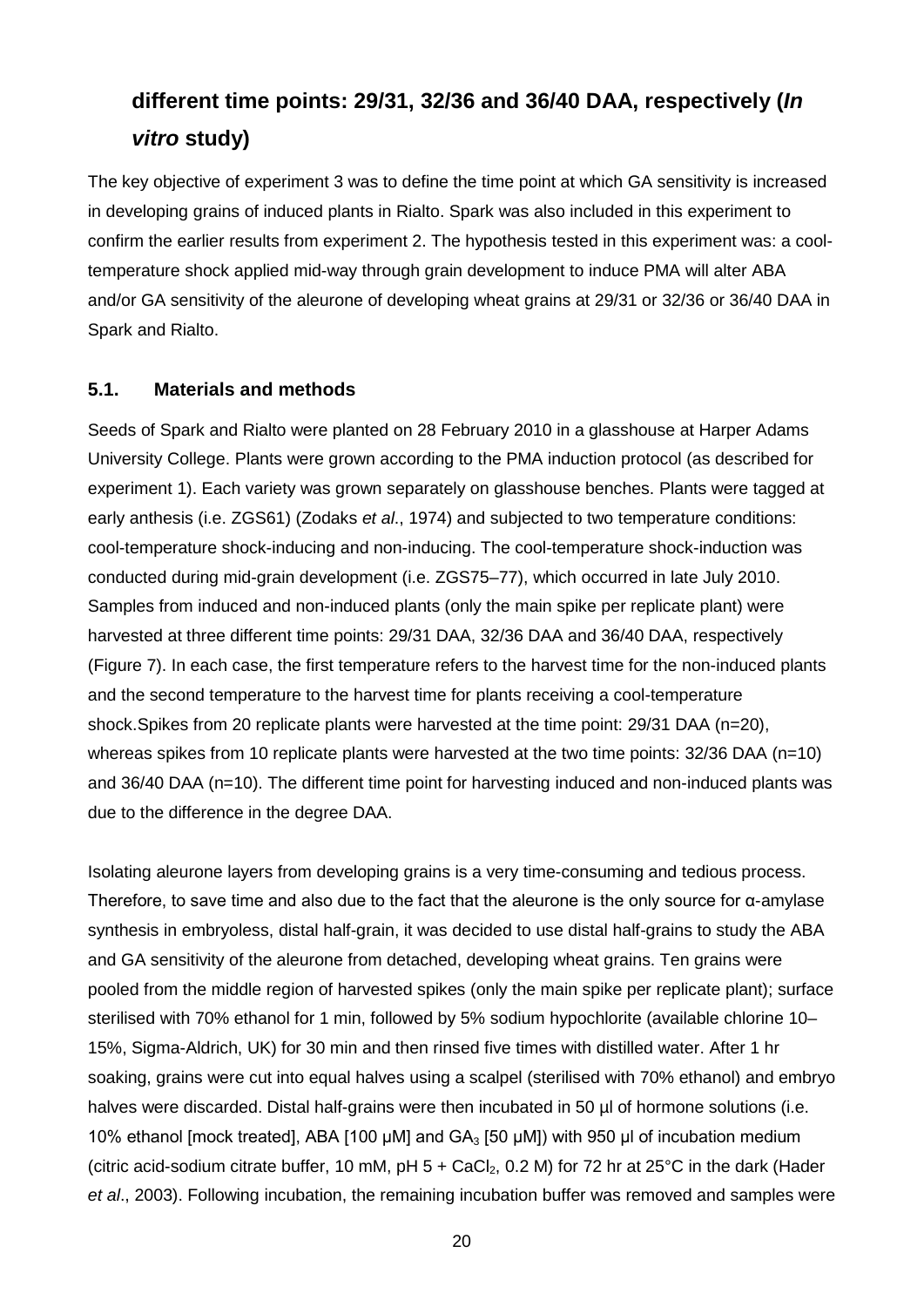freeze-dried (Edwards Modulyo F101, UK) for 4 days. Subsequently, dried samples were ground with one distal half-grain per well in a 96-well block using a TissueLyser II. Alpha-amylase activity in flour was measured by the Megazyme assay (as described for experiment 1) and expressed as OD units/distal half-grain. Square-root transformed α-amylase activity data were analysed by a one way ANOVA with Tukey's multiple comparison test (P<0.05). α-amylase activity data from inducing and non-inducing conditions and also data from each variety were analysed separately. Moreover, each time point was analysed separately.



29/31 DAA





32/36 DAA





36/40 DAA



**Figure 7.** Visual appearance of wheat spikes and grains harvested from Rialto plants at three time points during grain development (i.e. 29/31, 32/36 and 36/40 DAA). Experiment 3.

#### **5.2. Results**

#### **5.2.1. Spark**

- 1. 29/31 DAA (1<sup>st</sup> time point; a time point half-way through the cool-temperature shockinduction): Under non-inducing conditions in Spark, the *in vitro* applied ABA and GA<sub>3</sub> to distal half-grains produced no significant effect (P=0.255) on α-amylase compared to mock treated distal half-grains (Figure 8a). Similarly, under inducing conditions in Spark, the *in*  vitro incubation of distal half-grains in ABA and GA<sub>3</sub> solutions resulted in no significant difference (P=0.432) in α-amylase compared to distal half-grains incubated in 10% ethanol (mock treated distal-half grains) (Figure 8a).
- 2. 32/36 DAA (2<sup>nd</sup> time point; two days after the cool-temperature shock-induction): Similar to the 29/31 DAA time point, the *in vitro* applied ABA and GA<sub>3</sub> to distal half-grains did not have significant effect on α-amylase compared to respective mock treated distal half-grains under both non-inducing (Figure 8a) and inducing conditions in Spark (Figure 8a).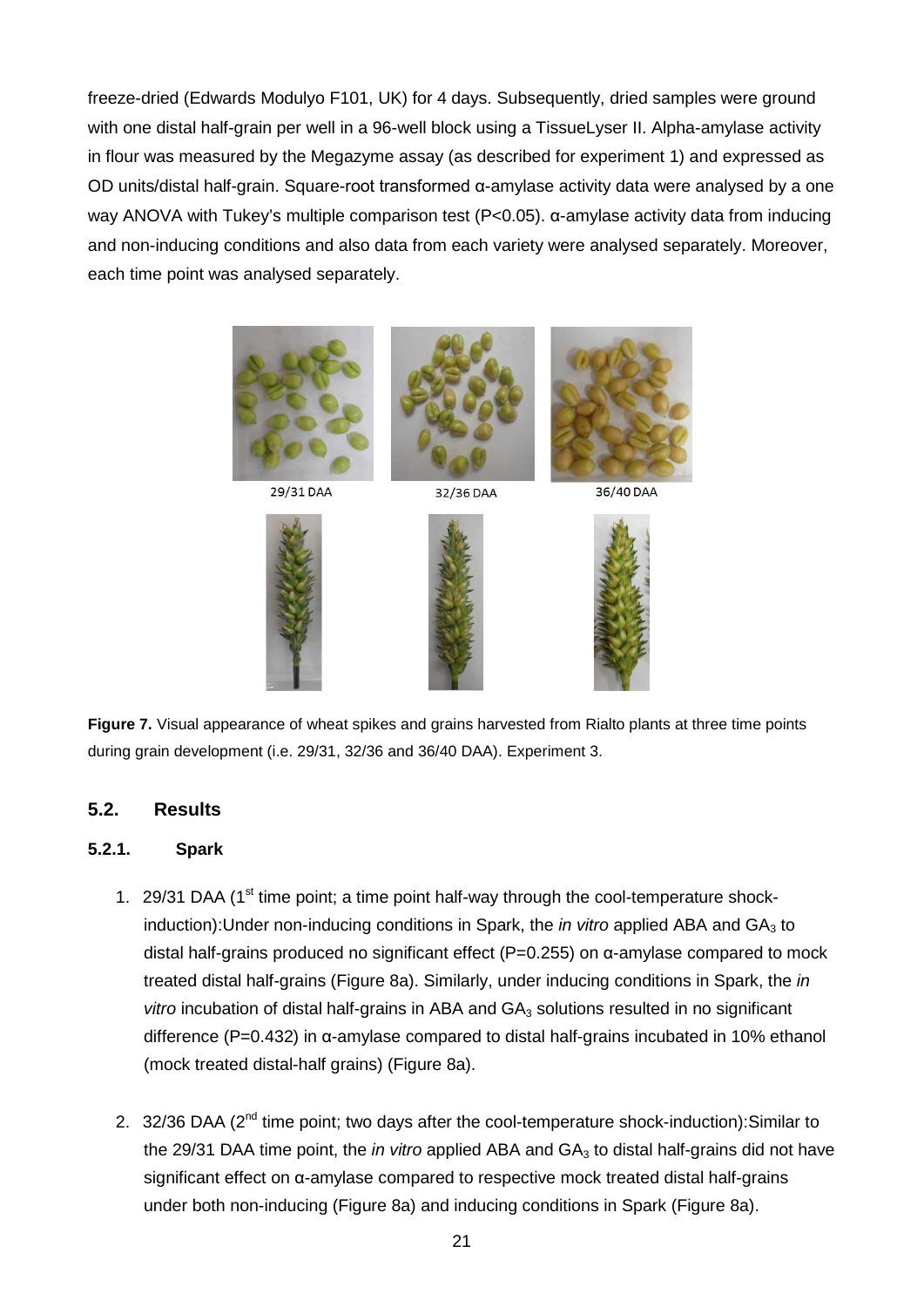3. 36/40 DAA (3<sup>rd</sup> time point; six days after the cool-temperature shock-induction): Under noninducing conditions, distal half-grains treated *in vitro* with ABA and GA<sub>3</sub> solution produced no significant difference ( $P=0.499$ ) in α-amylase compared to mock treated distal halfgrains (Figure 8a). In contrast, under inducing conditions, the *in vitro* incubation of distal half-grains in  $GA_3$  solution resulted in a significant (P<0.001) increase in α-amylase compared to mock treated distal half-grains, whereas the incubation with ABA solution had no significant effect on α-amylase (Figure 8a).

#### **5.2.2. Rialto**

- 1. 29/31 DAA: Under both non-inducing (Figure 8b) and inducing (Figure 8b) conditions in Rialto, the *in vitro* applied ABA and GA<sub>3</sub> to distal half-grains produced no significant effect on α-amylase compared to respective mock treated distal half-grains.
- 2. 32/36 DAA: Under both non-inducing (Figure 8b) and inducing (Figure 8b) conditions in Rialto, GA<sub>3</sub> applied *in vitro* to distal half-grains produced a significant increase in α-amylase compared to mock treated distal half-grains. However, this effect was more pronounced under inducing conditions than under non-inducing conditions. The *in vitro* applied ABA to distal half-grains produced a small, but not significant, increase in α-amylase compared to mock treated distal half-grains.
- 3. 36/40 DAA: Results similar to the 32/36 DAA time point were observed at the 36/40 DAA time point in Rialto for the *in vitro* applied ABA and GA<sub>3</sub> on α-amylase under both noninducing (Figure 8b) and inducing (Figure 8b) conditions. However, there was further increase in grain PMA at the 36/40 DAA time point from the  $GA<sub>3</sub>$  treatment under both noninducing and inducing conditions compared to the respective  $GA<sub>3</sub>$  treatment at the 32/36 DAA time point.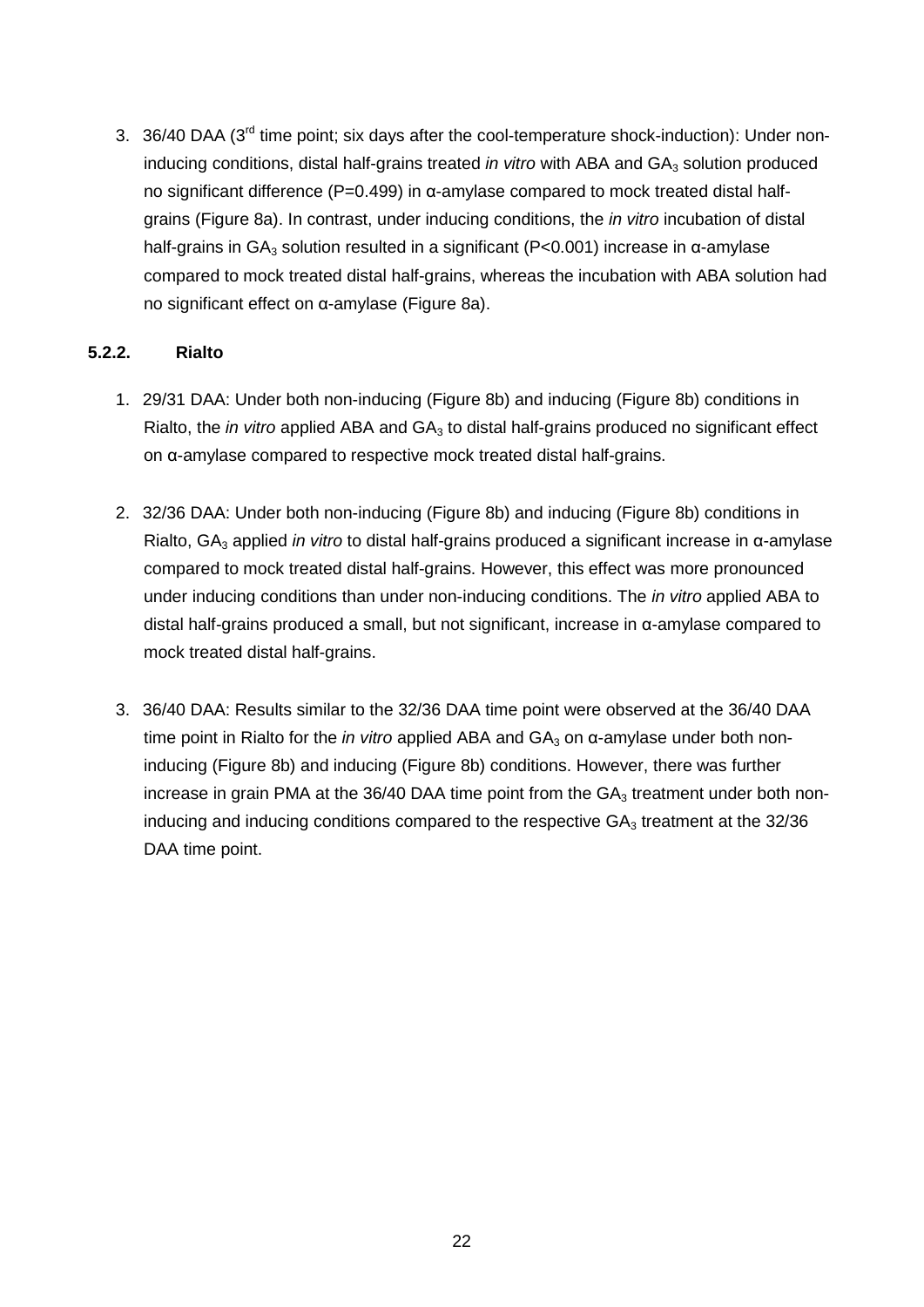

**Figure 8.** The *in vitro* ABA and GA<sub>3</sub> sensitivity of the aleurone of developing grains at 29/31, 32/36 and 36/40 DAA under non-inducing and inducing conditions, respectively, is shown as a timeline in a. Spark and b. Rialto. Abbreviations used in the graph: 'M'-mock treated [10% methanol treated]; 'ABA'-ABA [100 µM];  $G_{\text{A}_3}$ '- GA<sub>3</sub> [50 µM]; 'I'- cool-temperature shock-inducing conditions and 'NI'- non-inducing conditions. Spark- $(1<sup>st</sup>$  time point [29/31 DAA]: non-inducing conditions [SEM=0.28, d.f.=57, CV=37.1%] and inducing conditions [SEM=0.30, d.f.=57, CV=36%], 2nd time point [32/36 DAA]: non-inducing conditions [SEM=0.28, d.f.=27,  $CV=37.1\%$ ] and inducing conditions  $ISEM=0.35$ , d.f.=27,  $CV=42.4\%$ ],  $3<sup>rd</sup>$  time point  $[36/40$  DAA]: noninducing conditions [SEM=0.09, d.f.=27, CV=22.4%] and inducing conditions [SEM=0.36, d.f.=27, CV=54.2%]. Rialto- 1<sup>st</sup> time point [29/31 DAA]: non-inducing conditions [SEM=0.25, d.f.=57, CV=34.5%] and inducing conditions [SEM=0.39, d.f.=57, CV=49.8%], 2<sup>nd</sup> time point [32/36 DAA]: non-inducing conditions [SEM=0.15, d.f.=27, CV=27.1%] and inducing conditions [SEM=0.22, d.f.=27, CV=30.9%]. 3<sup>rd</sup> time point [36/40 DAA]: non-inducing conditions [SEM=0.37, d.f.=27, CV=42.2%] and inducing conditions [d.f.=27, CV=36%, SEM=0.38]. Experiment 3.

## **6. Experiment 4: Effects of altered hormone levels on PMA induction**

#### **6.1. ABA and GA biosynthesis inhibitors**

Paclobutrazol (α-tert-Butyl-β-(4-chlorobenzyl)-1H-1,2,4-triazole-1-ethanol), commonly abbreviated as PB, is a triazol type plant hormone biosynthesis inhibitor, which blocks biosynthesis of active GAs and therefore, decreases plant growth and development (Hedden and Graebe, 1985; Mehauchi *et al*., 1996). PB is xylem-mobile (Garcia-Martinez *et al*., 1987) and is generally used in agronomic and horticulture crops to reduce undesirable longitudinal shoot growth without affecting plant productivity (Hedden and Graebe, 1985; Rademacher, 2000). PB action inhibits the activity of *ent*-kaurene oxidase, which is an enzyme in the GA biosynthesis pathway that catalyses the oxidation of *ent*-kaurene to *ent*-kaurenoic acid (Rademacher, 2000). Fluridone (1-methyl-3-phenyl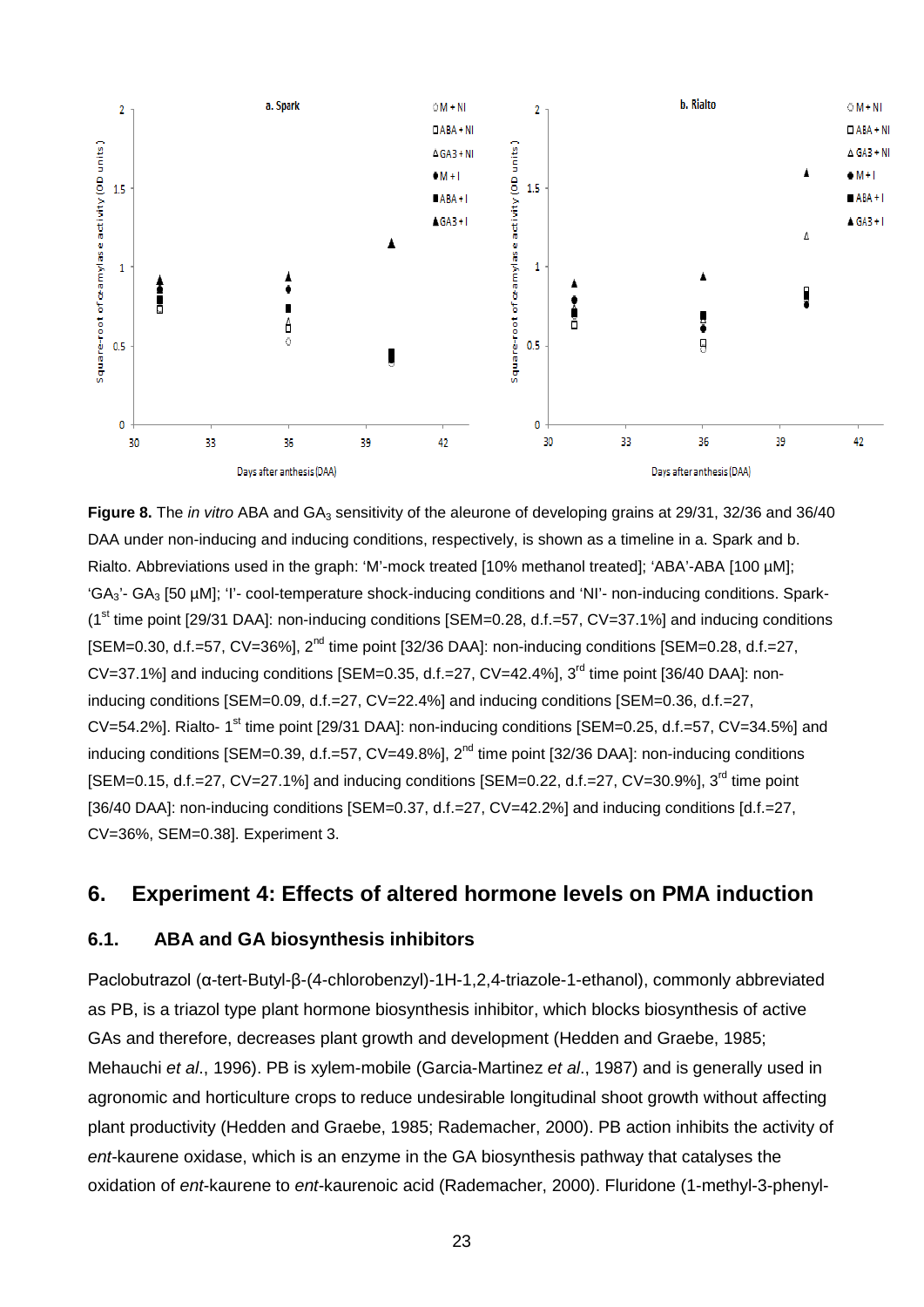5-[3-trifluoromethyl) phenyl]-4-(IH)-pyridinone), commonly abbreviated as FD, is an ABA biosynthesis inhibitor (reduces endogenous ABA levels). It has a high competence of penetration and inhibitory effect compared to other chemical inhibitors of ABA biosynthesis in plants (Yamaguchi *et al*., 2007). FD inhibits the activity of phytoenedesaturase I, which catalyses the conversion of phytoene to phytofluene (Bartels and Watson, 1978; Fong *et al*., 1983). Carotenoids are the precursors for ABA biosynthesis in plants (Zeevaart and Creelman, 1988). Thus, FD action blocks ABA biosynthesis by inhibiting one of the enzymes of the carotenoid biosynthesis pathway.

This experiment studied the effects of *in situ* applied FD (20 µM) and PB (20 µM) to developing grains at 24, 25 and 26 DAA on α-amylase, ABA and GA levels of grains at 29/31 DAA under noninducing and inducing conditions, respectively, in Rialto. Mainly, the second possibility proposed in the hypothesis was tested in this chapter alternatively using a chemical inhibitor of ABA biosynthesis- FD and a GA biosynthesis inhibitor- PB. Therefore, the use of FD and PB would give a hint that PMA induction is an abnormal response to endogenous hormone. The other objective of this experiment was to assess the potential of PB as an agent to control PMA.

#### **6.1.1. Hypotheses**

- 1. The *in situ* applied FD (20 µM) will decrease the ABA level of developing grains and applied PB (20 µM) will decrease GA levels of developing grains at 29/31 DAA under non-inducing and inducing conditions, respectively, in Rialto.
- 2. The *in situ* applied FD (20 µM) will increase, whereas applied PB (20 µM) will reduce, grain α-amylase at 29/31 DAA non-inducing and inducing conditions, respectively, in Rialto.

#### **6.2. Materials and methods**

In experiment 4, Rialto seeds were sown on  $10<sup>th</sup>$  October 2011. Plants were grown according to the PMA induction protocol (as described in experiment 1). Plants (only the main spike per replicate plant) were tagged at early anthesis (i.e. ZGS61) (Zodaks *et al*., 1974). A cooltemperature shock-induction was applied between mid-March and early April 2012.

In this experiment, the crease regions of developing grains within the main spike (per replicate plant) were made visible by opening the lemma with forceps. All intact grains within the main spike were sprayed uniformly with FD (20 µM) or PB (20 µM) solutions using a hand-sprayer (0.5 Litre, HozelockSprayMister, UK) at the rate of about 5 ml per spike (Figure 9). A similar method for FD application (i.e. spraying the top of spikes) was used earlier by Yang *et al*. (2004) in wheat and by Tang *et al*. (2009) in rice to study the role of ABA in various aspects of grain filling. In this experiment, solutions were sprayed on three subsequent days starting at 24 DAA, which was just before a cool-temperature shock-induction was carried out. Mock treated plants were sprayed with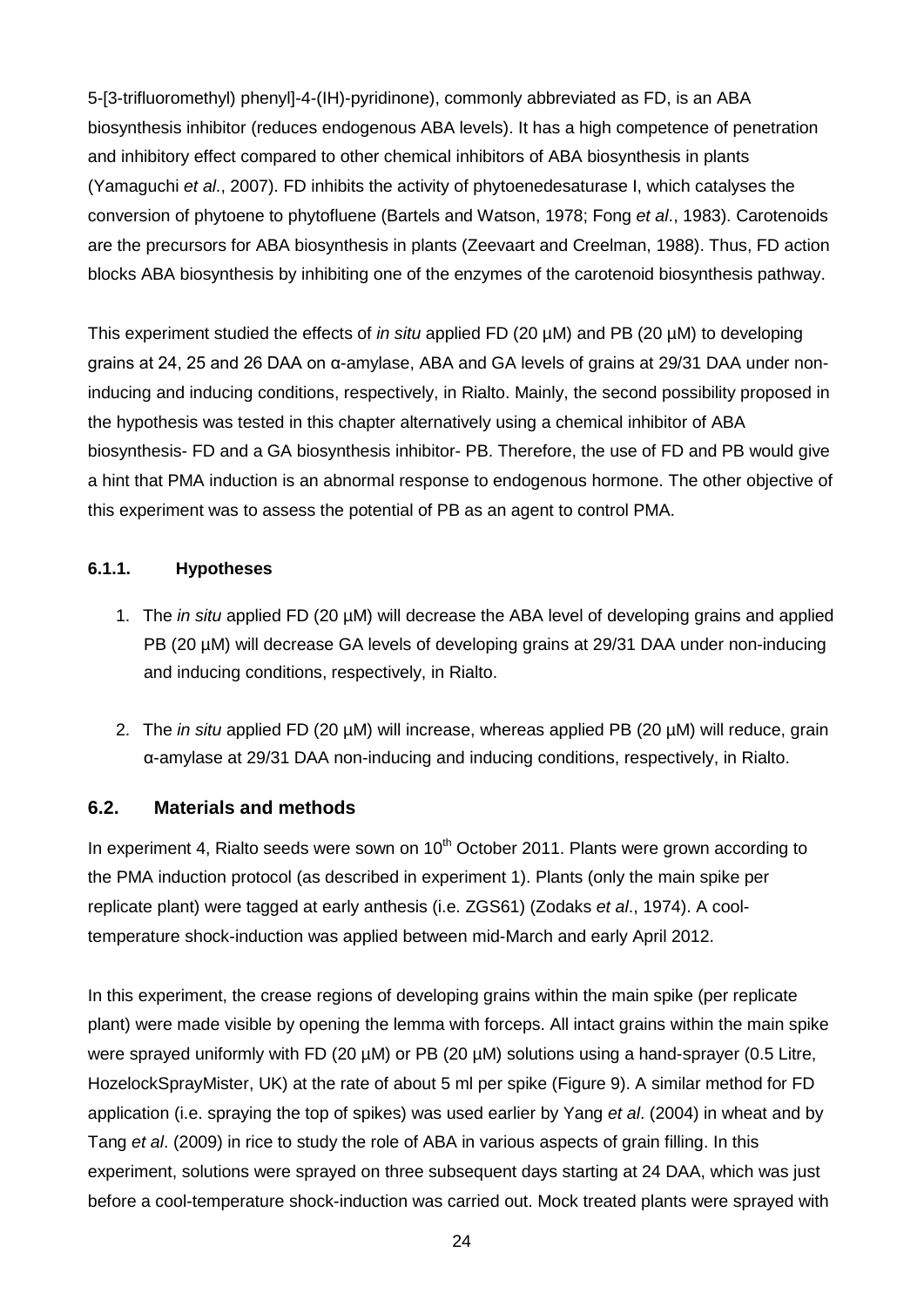the same volume of 10% methanol. The main spike of each replicate plant was sprayed between 5 and 7 pm as stomata on grains were expected to be open, which would facilitate the uptake of these hormone inhibitors by intact, developing grains. Subsequently, plants with inhibitor-treated grains were subjected from 26 to 34 DAA to two temperature conditions: cool-temperature shockinducing and non-inducing. Spikes from three replicate plants (only the main spike per replicate plant) were harvested at 29/31 DAA into liquid nitrogen and stored at -70°C. Subsequently, samples were then freeze-dried over four days. All inhibitor-treated grains from the harvested spike were pooled and ground to a fine powder using the tissue miller at Rothamsted Research (Harpenden, UK).



**Figure 9.** The image shows the *in situ* application of inhibitors to developing wheat grains in the spike using a hand-sprayer.

Extraction and analysis of ABA and individual GAs from wheat flour was performed by the Gas Chromatography- Mass Spectrometry (GC-MS) system according to the protocol described previously by Croker *et al*. (1990), with the guidance of Prof. Peter Hedden (Rothamsted Research, Harpenden, UK). The details are also given in Kondhare (2013; PhD Thesis; Harper Adams University). Aliquots of samples (i.e. 25 mg flour) were taken for measurement of αamylase activity by the Megazyme assay (as described in experiment 1) and expressed as OD units. For α-amylase activity, data were analysed by a one way ANOVA with Tukey's multiple comparison test at P<0.05 with Genstat  $14<sup>th</sup>$  edition. Square-root transformed α-amylase activity data from non-inducing and inducing conditions were analysed separately.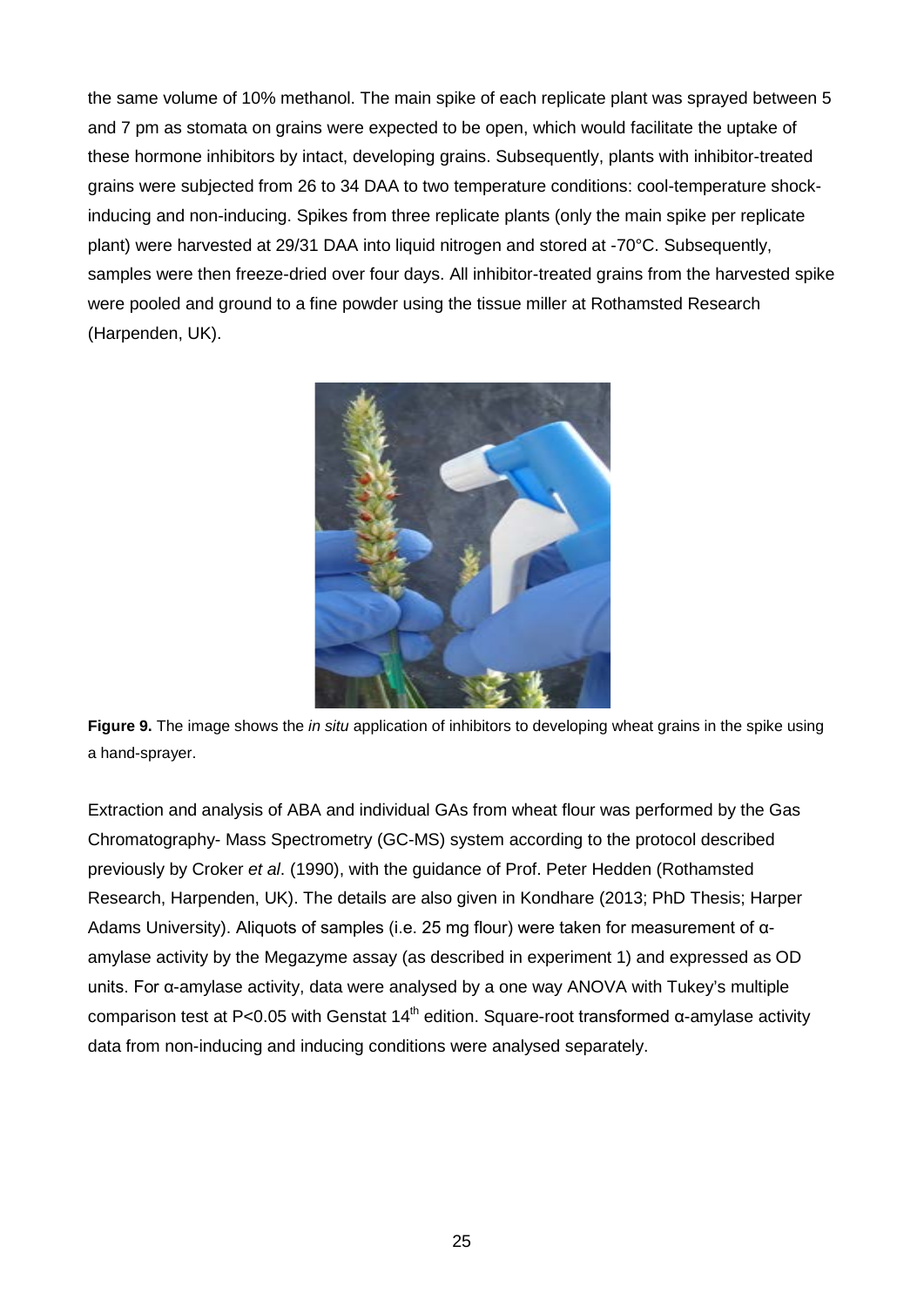#### **6.3. Results**

#### **6.3.1. Effects of** *in situ* **applied FD and PB on ABA and GA levels of grains**

This part of the experiment determined the effects of *in situ* applied inhibitors (FD [20 µM] and PB [20 µM]) to developing grains at 24, 25 and 26 DAA on ABA and GA levels of grains at mid-way through the window of sensitivity (i.e. 29/31 DAA) under non-inducing and inducing conditions, respectively.

The ABA and individual GA levels were analysed in inhibitor-treated grains under inducing and non-inducing conditions using two way ANOVA with Tukey's multiple comparison test at P<0.05 (Table 2). Under both non-inducing and inducing conditions, *in situ* FD and PB treated developing grains contained no significant difference in ABA levels compared to respective mock treated grains. For mock treated grains, the cool-temperature conditions applied at mid-grain development significantly (P<0.001) reduced ABA levels of developing grains compared to non-inducing conditions (Table 2).

Under non-inducing conditions, *in situ* FD-treated grains produced a significant increase in GA<sub>20</sub>,  $GA_{29}$ ,  $GA_{44}$  and  $GA_{54}$  levels and a small, but not significant, increase in the  $GA_{19}$  level compared to mock treated grains. Under inducing conditions, FD-treated grains produced a significant decrease in  $GA_{8}$ ,  $GA_{19}$  and  $GA_{20}$  levels and a small, but not significant, increase in  $GA_{29}$  and  $GA_{44}$  levels compared to mock treated grains. Under non-inducing conditions, *in situ* PB-treated grains produced a significant decrease in the  $GA_{19}$  level, whereas a significant increase in the  $GA_{29}$  level compared to mock treated grains. Moreover, *in situ* PB-treated grains produced a small, but not significant, decrease in the  $GA_{8}$ ,  $GA_{20}$ ,  $GA_{44}$  and  $GA_{54}$  levels compared to mock treated grains. Under inducing conditions, PB-treated grains produced a significant decrease in GA<sub>8</sub>, GA<sub>19</sub> and  $GA_{20}$  levels and a small, but not significant, decrease in the  $GA_{44}$  level compared to mock treated grains (Table 2).

#### **6.3.2. Effects of** *in situ* **applied FD and PB on grain α-amylase**

Under non-inducing conditions, FD-treated intact grains showed a significant (P=0.001) increase in α-amylase compared to mock treated grains. However, PB applied to intact grains produced no significant effect on α-amylase compared to mock treated grains (Figure 10a). Under inducing conditions, grains treated *in situ* with FD and PB produced significantly (P=0.001) less grain αamylase compared to mock treated grains (Figure 10b).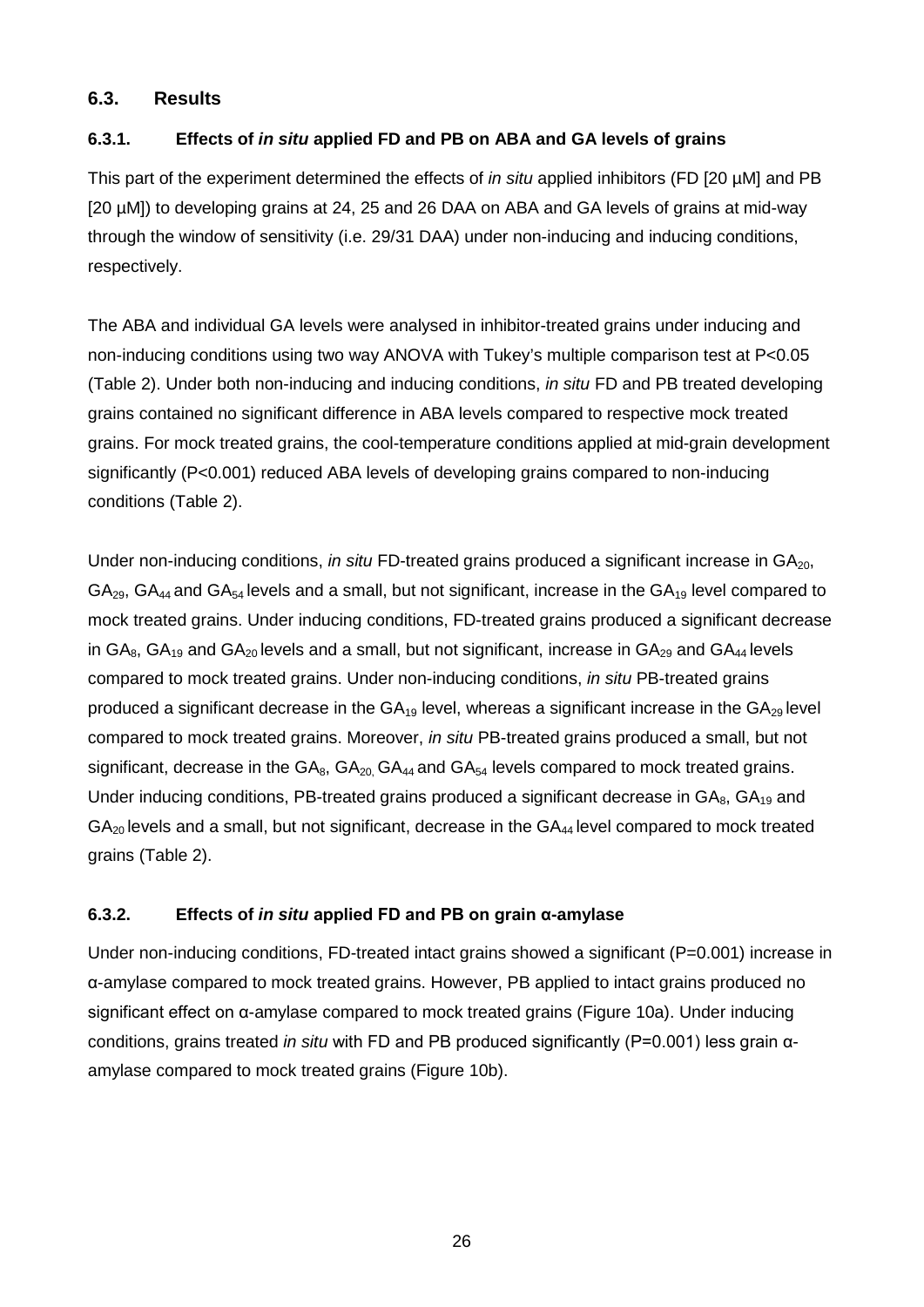

**Figure 10.** Effects of *in situ* applied FD (20 µM) and PB (20 µM) to developing grains at 24, 25 and 26 DAA on grain α-amylase at the 29/31 DAA time point a. under non-inducing conditions (n=3, SEM=0.10, d.f.=6, CV=6.2%) and b. under inducing conditions (n=3, SEM=0.11, d.f.=6, CV=7.2%), respectively. Experiment 4.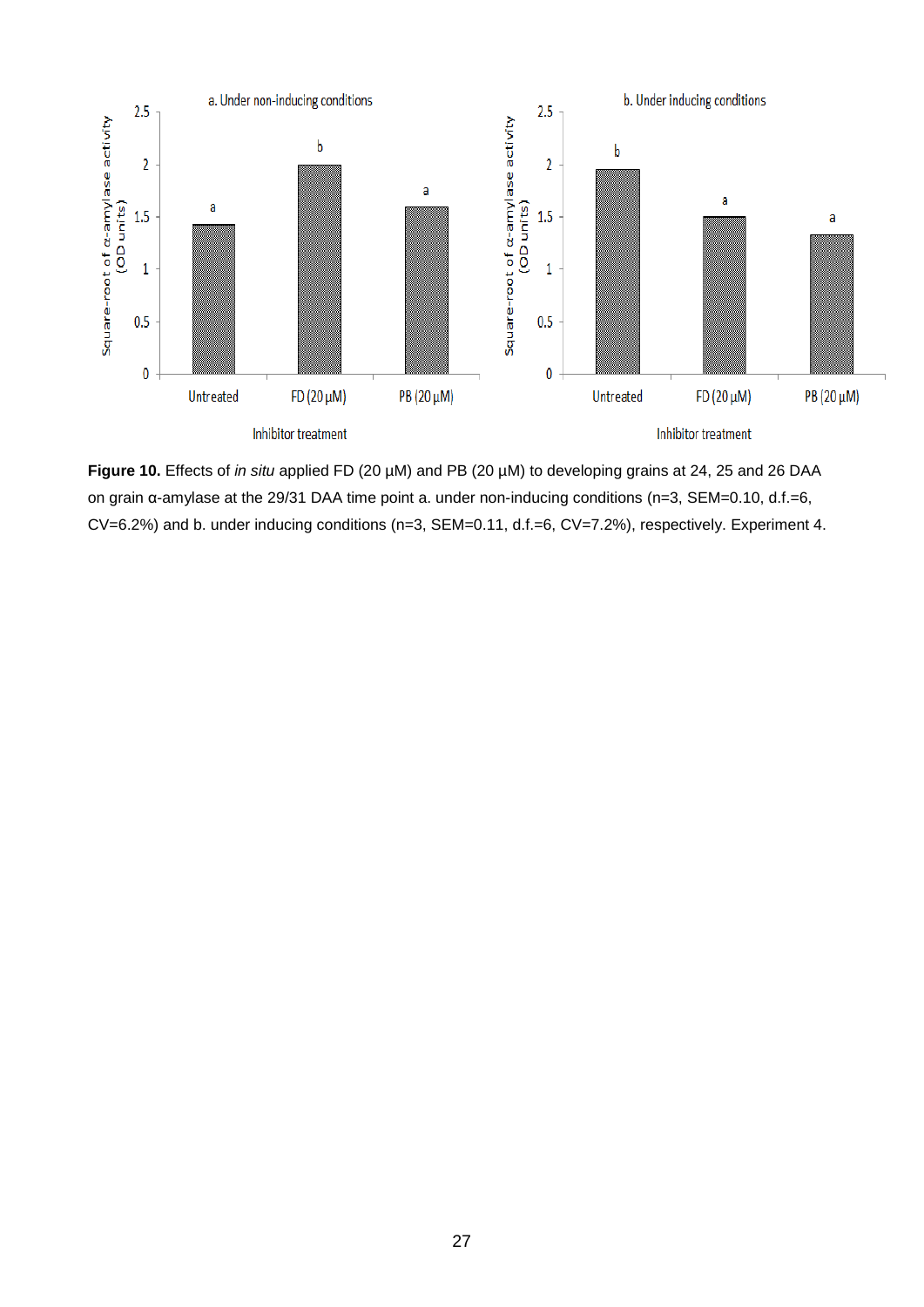Table 2. ANOVA comparison for ABA and individual GA levels in developing Rialto grains treated *in situ* with FD (20 µM) or PB (20 µM) solution under cooltemperature shock-inducing and non-inducing conditions. n=3. CS=Cool temperature shock. Experiment 4.

ABA and GA levels (ng/g dry weight)

|                                | <b>Treatment</b>  | <b>ABA</b>   | GA <sub>1</sub> | GA <sub>29</sub> | GA <sub>3</sub> | GA <sub>8</sub> | GA <sub>20</sub> | GA <sub>54</sub> | $GA_{44}$  | GA <sub>19</sub> | GA <sub>53</sub> |       |
|--------------------------------|-------------------|--------------|-----------------|------------------|-----------------|-----------------|------------------|------------------|------------|------------------|------------------|-------|
| <b>Non-inducing conditions</b> | Mock treated      | 45.40 (bc)   | 0.75(a)         | $1.16$ (abc)     | 1.11(a)         | $1.35$ (ab)     | $0.43$ (a)       | $25.51$ (ab)     | 2.58(a)    | $3.69$ (ab)      | $0.84$ (a)       |       |
|                                | $FD(20 \mu M)$    | 40.46 (abc)  | 0.63(a)         | 1.98(c)          | 3.12(a)         | $1.51$ (ab)     | $0.82$ (b)       | $81.45$ (b)      | 7.64(b)    | $4.69$ (ab)      | $0.87$ (a)       |       |
|                                | $PB$ (20 $\mu$ M) | 56.13 $(c)$  | 0.49(a)         | $1.78$ (bc)      | 3.06(a)         | $0.92$ (ab)     | $0.32$ (a)       | 12.05(a)         | 1.08(a)    | 1.95(a)          | $0.57$ (a)       |       |
| <b>Inducing conditions</b>     | Mock treated      | 28.90 (ab)   | 0.57(a)         | $1.06$ (abc)     | 3.67(a)         | 2.68(b)         | $0.61$ (ab)      | 2.17(a)          | 1.60(a)    | 11.6 $(b)$       | $0.51$ (a)       |       |
|                                | $FD(20 \mu M)$    | $24.26$ (a)  | 0.45(a)         | 0.70(a)          | 2.03(a)         | 0.50(a)         | $0.30$ (a)       | 0.35(a)          | 0.56(a)    | $7.51$ (bc)      | 0.49(a)          |       |
|                                | PB (20 µM)        | $30.53$ (ab) | $0.41$ (a)      | $0.86$ (ab)      | 1.39(a)         | $0.72$ (ab)     | $0.30$ (a)       | 1.08(a)          | $0.24$ (a) | $5.83$ (ab)      | $0.48$ (a)       |       |
| CS (P value)                   |                   | < 0.001      | 0.170           | 0.001            | 0.959           |                 | 0.901            | 0.092            | 0.005      | 0.004            | < 0.001          | 0.003 |
| Inhibitors (P value)           |                   | 0.080        | 0.240           | 0.541            | 0.974           |                 | 0.044            | 0.018            | 0.062      | 0.020            | 0.004            | 0.155 |
| CS x Inhibitors (P value)      |                   | 0.498        | 0.897           | 0.058            | 0.356           |                 | 0.066            | 0.002            | 0.053      | 0.017            | 0.034            | 0.239 |
| d.f                            |                   | 12           | 12              | 12               | 12              |                 | 12               | 12               | 12         | 12               | 12               | 12    |
| <b>SEM</b>                     |                   | 7.61         | 0.37            | 0.38             | 2.60            |                 | 0.78             | 0.13             | 23.53      | 1.80             | 1.54             | 0.25  |
| <b>CV</b>                      |                   | 20.2%        | 36.8%           | 30.7%            | 110.2%          |                 | 61.0%            | 29.0%            | 115.1%     | 78.9%            | 26.2%            | 23.5% |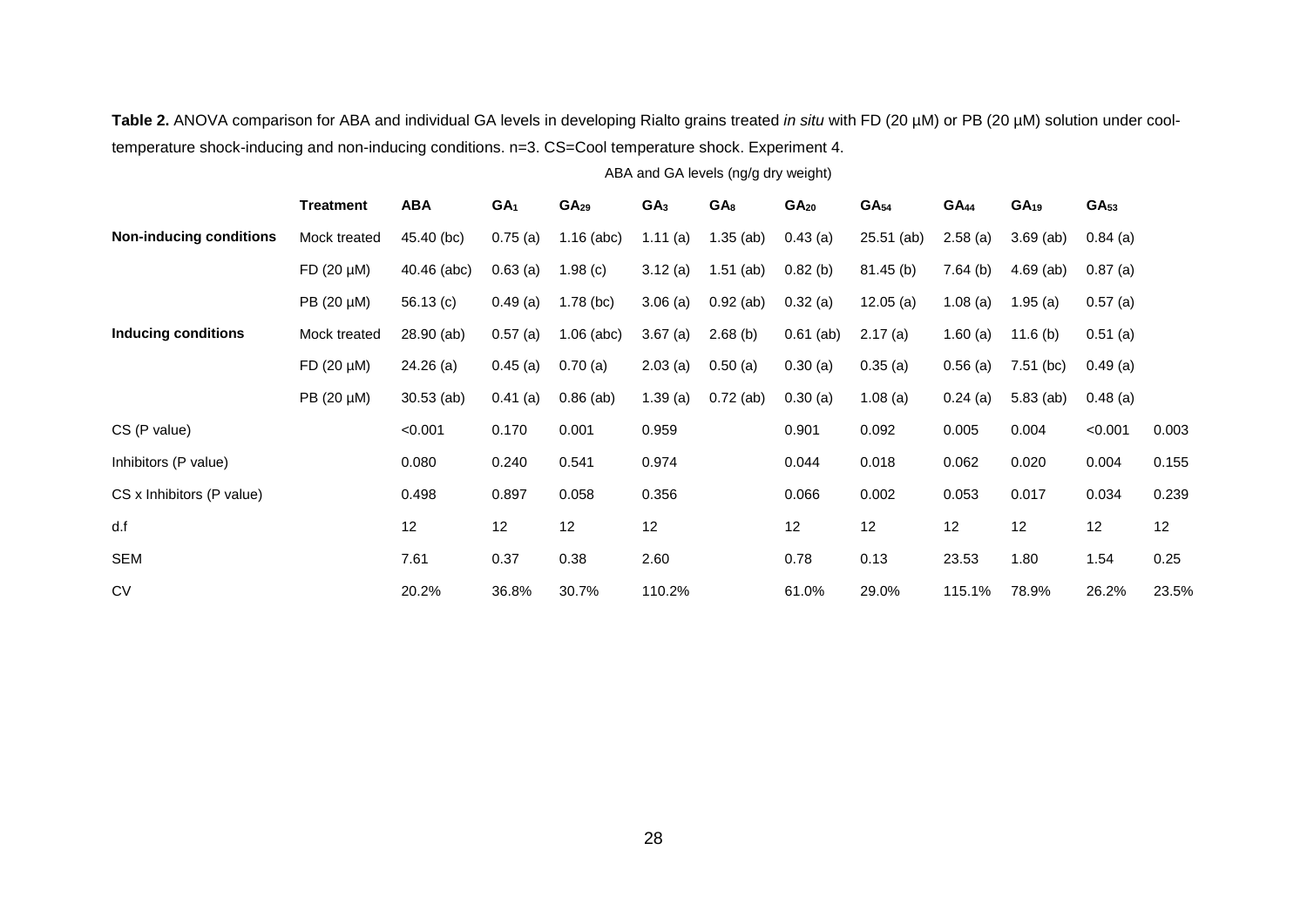## **7. Summary and discussion**

α-amylase activity in induced grains is highly variable in a PMA susceptible variety, Rialto, and the level of α-amylase activity in induced grains varied not only between the spikelets in the central region of a spike, but also between the two outermost grains of the same spikelet (Figure 11). Stochastic behaviour of PMA induction in wheat grains was earlier observed by Gale *et al*. (1987), Mrva and Mares (2001a) and Flintham *et al.* (2011).

#### a. Spark

b. Rialto

C1 C2 C3 C4 C5 C6 C7 C8 C9 C10 C11 C12





**Figure 11.** The image shows the variation in α-amylase activity of cool-temperature shock-induced grains in a. Spark (less PMA-susceptible genotype) and b. Rialto (highly PMA-susceptible genotype). Two outermost grains from the central region of the spikelet (i.e. spikelets 7, 9 and 11; counting acropetally) were selected from 20 replicate plants (only the main spike per replicate plant), which were subjected to the cooltemperature shock-induction at 26 DAA for 8 subsequent days. α-amylase activity in individual grain was measured using embryoless, distal half-grain at 60 DAA by the Megazyme assay in a 96-well plate using a microplate reader (as described in experiment 1). C=Column and R=Row. C1R1- Spike 1, spikelet 7, 1<sup>st</sup> outermost grain; C1R2- Spike 1, spikelet 7, 2<sup>nd</sup> outermost grain.C1R3- Spike 1, spikelet 9, 1<sup>st</sup> outermost grain; C1R4- Spike 1, spikelet 9, 2<sup>nd</sup> outermost grain.C1R5- Spike 1, spikelet 11, 1<sup>st</sup> outermost grain; C1R6-Spike 1, spikelet 11,  $2^{nd}$  outermost grain and so on.

- PMA is related to increased GA sensitivity and there was little evidence for a change in ABA sensitivity
- An approximate 3-fold increase in grain  $\alpha$ -amylase after  $GA_3$  treatment compared to the mock treated grain was observed under inductive conditions in experiment 1 in Rialto, which is consistent with the cool-temperature shock-induction being due to a change in GA sensitivity rather than an increase in GA levels.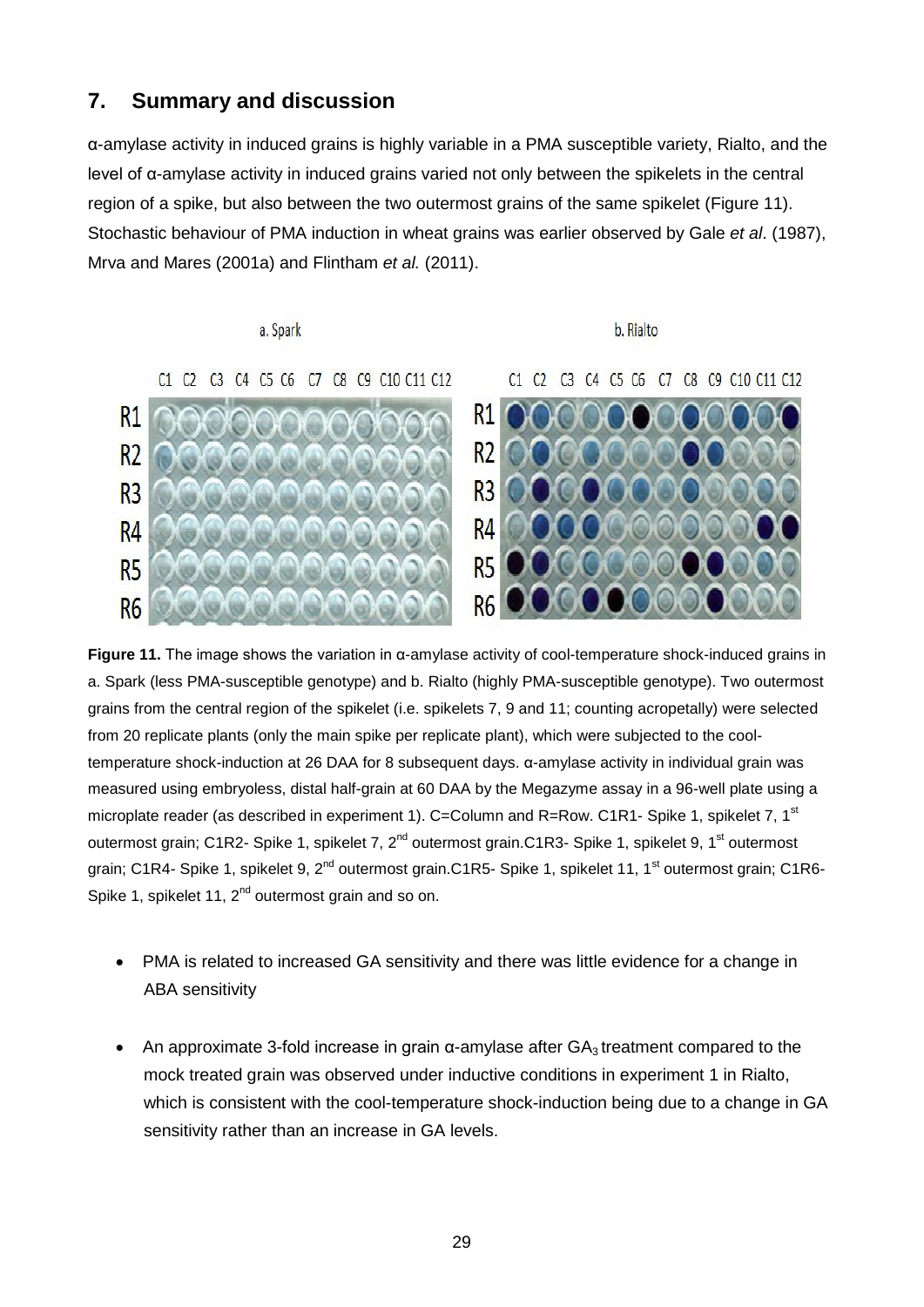- GA sensitivity was not induced in a PMA-susceptible genotype Rialto during the cooltemperature shock-induction (i.e. 31 DAA), but it was induced just after the induction when plants were returned back to a warm glasshouse (i.e. 36 DAA).
- Moreover, a cool-temperature shock significantly increased GA sensitivity in both *Rht-D1a* and *Rht-D1b* genotypes with or without the presence of the 1B1R translocation.

Similar patterns of results were observed for Spark (low PMA-susceptible variety) and Rialto between the two sensitivity experiments, i.e. *in situ* application to intact grains with embryos (experiment 1) and *in vitro* application to half grains without embryos (experiment 3), with the exception of Spark in the *in situ* experiment 1. This confirms the fact that PMA was mainly induced in the aleurone tissue. This finding is consistent with Singh and Paleg (1984b) and Mrva *et al*. (2006), who observed that the PMA induction was an aleuronedependent process (and independent of the embryo).

• As expected, *Rht-D1b* (semi-dwarf) genotypes with or without the presence of the 1B1R translocation showed significantly less grain  $α$ -amylase for applied  $GA_3$  compared to the respective *Rht-D1a* (tall) genotypes under non-inducing conditions.

Overall, the findings of experiment 2 with that of experiment 1 provide strong evidence that PMA is related to GA sensitivity of the aleurone. Under non-inducing conditions, the *Rht-D1a* (tall) and *Rht-D1b* (semi-dwarf) genotypes showed increased GA sensitivity in the 1B1R background, but not in the non-1B1R background compared to the respective mock treatment (Figure 18c). This finding suggests that in the 1B1R genotypes, there might be a transfer of GA transduction (possibly, GA receptor) genes with the short 1R arm from rye to the wheat chromosome. However, there is not any supportive evidence yet available in the literature for this.

Experiment 2 showed that a cool-temperature shock significantly increased GA sensitivity in *Rht-D1a* (tall) and *Rht-D1b* (semi-dwarf) genotypes under both the non-1B1R and 1B1R backgrounds. These results suggested that the risk of PMA is very high as GA sensitivity was highly increased under inducing conditions irrespective of the presence of the *Rht-D1a* (tall) allele, the *Rht-D1b* (semi-dwarf) allele, with or without the 1B1R translocation in all genotypes and. hence, represents a serious problem to wheat breeders and growers.

There was no change in ABA sensitivity as a result of the cool-temperature shock-induction in *Rht-D1a* (tall) and *Rht-D1b* (semi-dwarf) genotypes under both the non-1B1R and 1B1R backgrounds. The effect of a cool-temperature shock-induction on grain α-amylase in *Rht-D1a* (tall) plus 1B1R genotypes is not published elsewhere.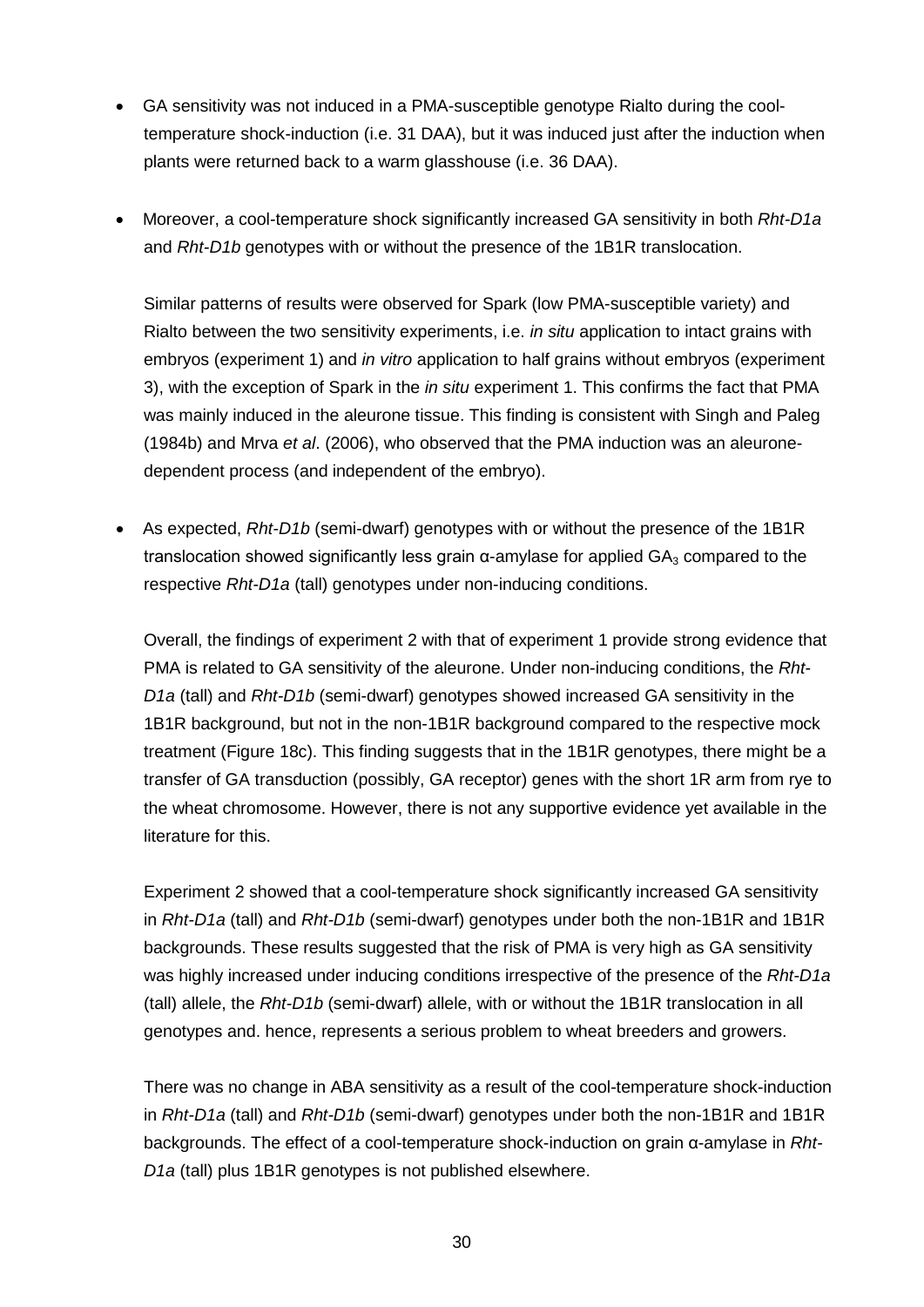- In experiment 3, there was no significant increase in GA sensitivity across three time points (29, 32 and 36 DAA) for Spark under non-inducing conditions, whereas a significant increase in GA sensitivity at the latter two time points (i.e. 32 and 36 DAA) in Rialto was observed. A cool-temperature shock-induction increased GA sensitivity in grains of Spark only at 40 DAA, whereas it was induced earlier (i.e. 36 as well as 40 DAA) in Rialto. These results show that GA sensitivity was not induced in a PMA-susceptible genotype during the cool-temperature shock-induction, but it was induced just after the induction when plants were returned back to a warm glasshouse.
- Overall, the results from experiment 4 indicated that reducing ABA levels can stimulate PMA, possibly by contributing to an increase in GA sensitivity. In contrast, reducing GA levels can prevent PMA. Thus, it can be assumed that ABA or GA levels also play a role during PMA induction in wheat, in addition to GA sensitivity.

#### **7.1. Predictions governing the induced GA sensitivity**

Possible causes of the GA sensitivity induced by a cool-temperature shock in the *in situ* (experiments 1 and 2) and *in vitro* (experiment 3) studies in Rialto are an increase in the number of the GA receptors in the aleurone cells (Singh and Paleg, 1984a) e.g. GID1 receptor or an increase in the expression of GA signalling genes (Jiang *et al*., 1997) e.g. GAMYB proteins or an increase in GA sensitivity by reducing ABA content. This last possibility is supported by the results from experiment 4, in which induced grains showed significantly reduced ABA levels compared to noninduced grains overall at 29/31 DAA. To confirm the contribution of the first two possibilities, it is important to study the expression of the GA receptors genes (e.g. GID1 receptor) and genes of GA signaling downstream to the GID1, which includes the DELLA and GAMYB, in developing grains of PMA genotypes following a cool-temperature shock-induction.

#### **7.2. Farmers' perspective**

In order to control lodging, winter wheat, barley and oats are routinely sprayed in the UK with the growth retardant chlormequat chloride (Spink *et al*., 2004), which inhibits GA biosynthesis (Rademacher, 2000). Previous surveys and a literature review have shown that in chlormequattreated cereal crops, the chlormequat residues can be detected in harvested cereal grains and grain-containing products. Even though the level of residues found in cereal grains were below the maximum residue limit (MRL), there is more pressure from the Food Standard Agency to minimise chlormequat chloride residues further in food products (Spink *et al*., 2004).

Similarly, PB is the plant growth retardant used in this project as the GA biosynthesis inhibitor to reduce GA levels in developing wheat grains. It was found that the *in situ* applied PB to developing wheat grains around mid-grain development significantly reduced grain α-amylase under cool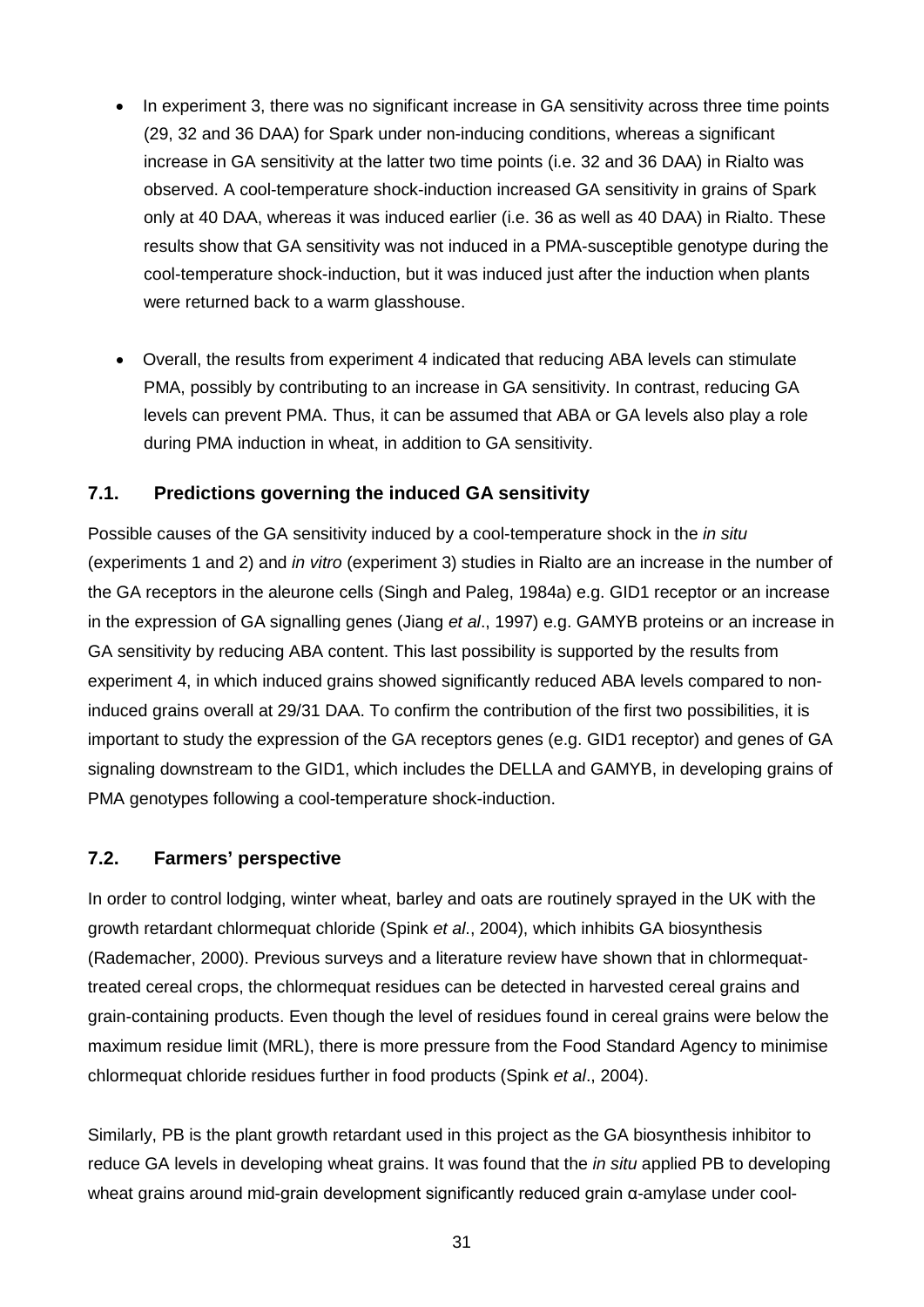temperature shock-inducing conditions, suggesting that PB can be used as an agent to overcome the problem of PMA occurrence in wheat grains. However, PB residues are persistent in the soil for a long time and there is more risk to human health from its residues being consumed when developing wheat grains are sprayed with the PB solution (Hedden, Pers. Comm.). If this approach is to be pursued, it will be important to use an alternative GA biosynthesis inhibitor, which is not persistent in the soil or in plant tissues and which has minimum adverse effects on human health. Thus, farmers could spray their wheat in the field around mid-grain development with that alternative GA biosynthesis inhibitor to reduce the risk of PMA occurrence. Currently, a GA biosynthesis inhibitor with the above properties is not available.

All findings reported in this project were from controlled-environment experiments and provide a useful insight about the role of ABA and GAs in the mechanism of PMA induction. However, they may not be extrapolated under natural field conditions. Therefore, similar experimentation under natural field conditions is recommended in future to confirm the findings of this project.

### **7.3. Strategy to develop a new wheat variety with better bread-making quality**

I. Screening: Select a PMA-inducible variety through the cool-temperature shock screening method (Farrell and Kettlewell, 2008; Kondhare *et al*., 2012). PMA-inducible varieties already confirmed in the UK using this screen are Rialto, Cadenza, Potent, Maris Huntsman etc. (Farrell and Kettlewell, 2008; Flintham *et al*., 2011).

II. Transgenic for GA hypo-sensitivity: Construct a transgene containing GA hypo-sensitiveness (either through the GID1 [GA] receptor or the DELLA protein) with a promoter, which governs the gene expression specific only in the embryo or the aleurone of developing grains, and transform the transgene into a PMA-inducible variety.

III. Marker selection for GA hypo-sensitivity: Subject intact plants in a glasshouse experiment (Mrva and Mares, 2001a; Farrell and Kettlewell, 2008; Kondhare *et al*., 2012), or detached tillers in a field experiment, (Mrva and Mares, 2001a) to the cool-temperature shock based PMA induction screen protocol. Look for the effect of an introduced GA-hyposensitive transgene on PMA in the later stages of grain ripening under cool-temperature shock-inducing and non-inducing conditions.

An alternative strategy is to look for the available molecular markers (QTL), which govern the GA hypo-sensitivity in wheat genome and use them to develop breeding strategies to improve HFN stability e.g. use of high throughput approaches such as MAS (Marker-Assisted Selection) (Barkley and Wang, 2008) and TILLING (Targeting Induced Local Lesions in Genomes) (Parry *et al*., 2009; Uauy *et al*., 2009; Collard and Mackill, 2008).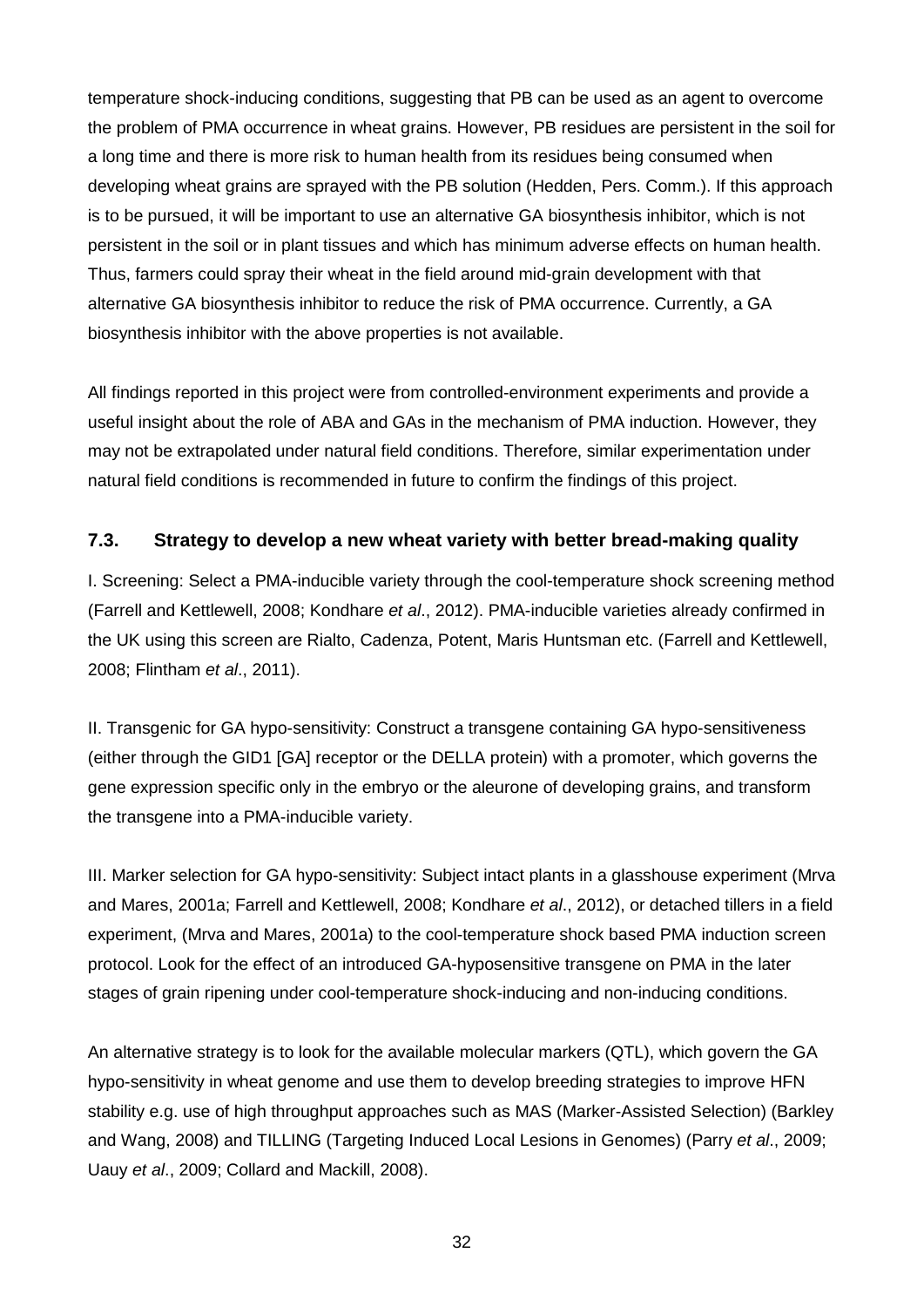## **8. REFERENCES**

- Allen, H.M., Pumpa, J.K. and Stapper, M. 2005. LMAA and wheat quality.*The 55th Australian Cereal Chemistry Conference*, Sydney, Australia, pp. 59-61.
- Anon. 1997.*Cereals variety handbook*.The National Institute of Agricultural Botany, Cambridge, UK.
- Barkley, N.A. and Wang, M.L. 2008.Application of TILLING and EcoTILLING as reverse genetic approaches to elucidate the function of genes in plants and animals.*Current Genomics*, 9, pp. 212-226.
- Barnes, W.C. and Blakeney, A.B. 1974. Determination of cereal α-amylase using a commercially available dye-labelled substrate.*Die Stärke*, 26 (6), pp. 193-197.
- Bartels, P. G. and Watson, C. W. 1978.Inhibition of carotenoid synthesis by fluridone and norflurazon.*Weed Science*, 26, pp. 198-203.
- Chandler, P.M., Zwar, J.A., Jacobsen, J.V., Higgins, T.J.V. and Inglis, A.S. 1984. The effects of gibberellins acid and abscisic acid on α-amylase mRNA levels in barley aleurone layers: studies using an α-amylase cDNA clone. *Plant Molecular Biology*, 3, pp. 407-418.
- Collard, B.C.Y. and Mackill, D.J. 2008. Marker-assisted selection: an approach for precision plant breeding in the twenty-first century. *Philosophical Transactions of the Royal Society B*, 363, pp. 557-572.
- Cornford, C.A., Black, M. and Chapman, J. 1987. Sensitivity of developing wheat grains to gibberellin and production of alpha-amylase during grain development and maturation. In: Fourth International Symposium on Pre-Harvest Sprouting in Cereals (Edited by Mares, D.J.), pp. 283-292.
- Croker, S.J.*,* Hedden, P.*,* Lenton, J.R.*,* Stoddart, J.L.1990. Comparison of gibberellins in normal and slender barley seedlings.*Plant Physiology*, 94*,* pp. 194*-*200*.*
- Farrell, A.D. and Kettlewell, P.S. 2008.The effect of temperature shock and grain morphology on αamylase in developing wheat grain.*Annals of Botany*, 102, pp. 287-293.
- Flintham, J.E., Holdsworth, M.J., Jack, P.L., Kettlewell, P.S. and Phillips, A.L. 2011.*An integrated approach to stabilising Hagberg Falling Number in wheat: screens, genes and understanding.* Project report no. 480 submitted to HGCA.
- Fong, F., Smith, J.D. and Koehler, D.E. 1983. Early events in maize seed development: 1-methyl-3-phenyl-5-(3-(trifluormethyl) phenyl)-4-(1H)-pyridinone induction of vivipary. *Plant Physiology*, 73, pp. 899-901.
- Gale, M.D. and Lenton, J.R. 1987.Pre-harvest sprouting in wheat a complex genetic and physiological problem affecting bread making quality in UK wheats.*Aspects of Applied Biology*, 15, pp. 115-124.
- Gale, M.D., Salter, A.M. and Lenton, J.R. 1987.The induction of germination alpha-amylase during wheat grain development in unfavourable weather conditions. In: *Fourth International*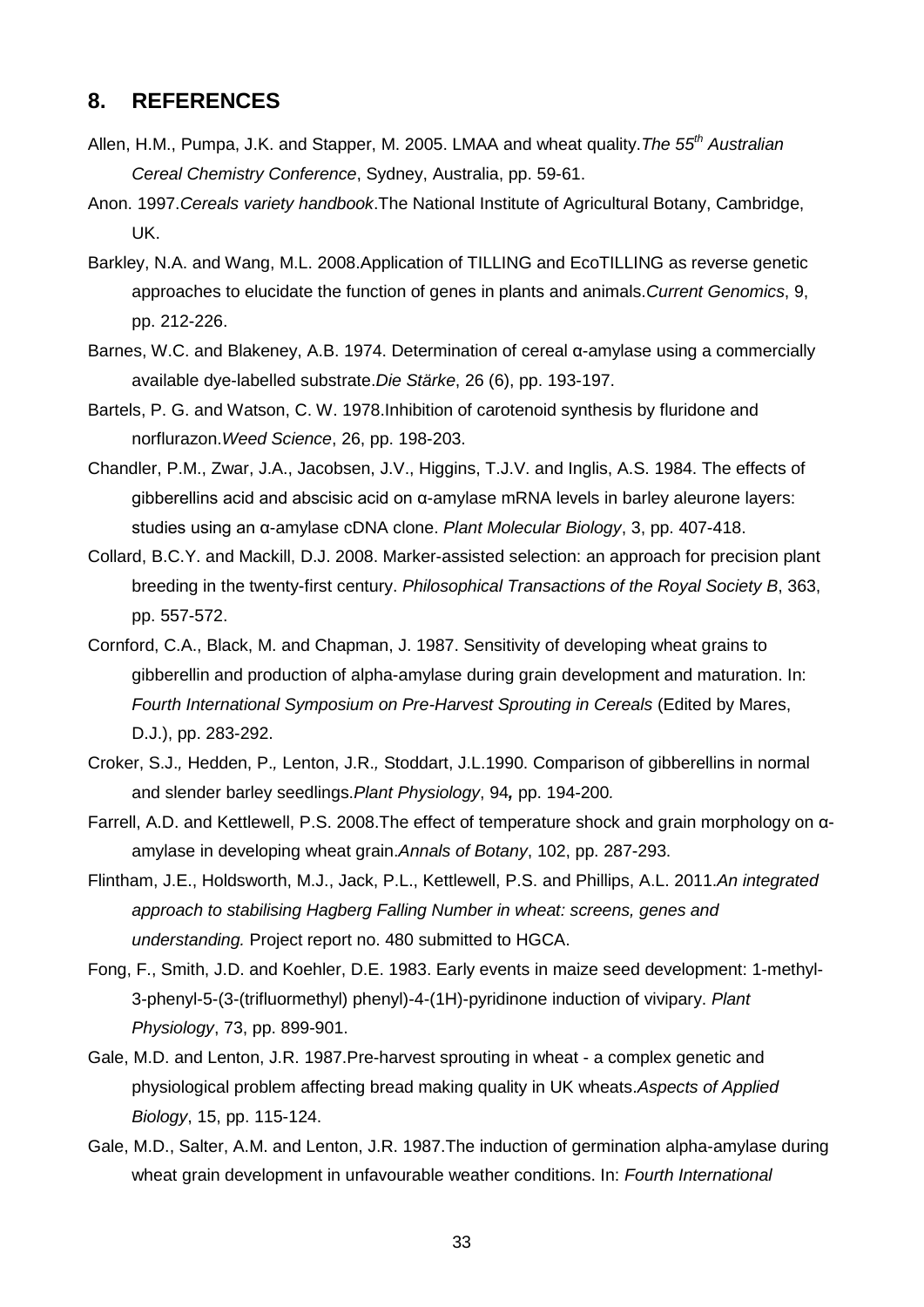*Symposium on Pre-Harvest Sprouting in Cereals* (Edited by Mares, D.J.),Westview Press Inc., Boulder, Co., USA, pp. 273-282.

- Garcia-Martinez, J.L., Sponsel, V.M. and Gaskin, P. 1987. Gibberellins in developing fruits of *Pisumsativum*cv. Alaska: Studies on their role in pod growth and seed development. *Planta*, 170, pp. 130-137.
- Gold, C.M. 1991.*Pre-harvest sprouting in wheat.*A thesis submitted for the award of doctor of philosophy. Edinburgh: University of Edinburgh.
- Gutam, S., Nath, V. and Srivastava, G.C. 2008.Endogenous hormonal content during grain development in hexaploid and tetraploid wheat.*Bangladesh Journal of Agricultural Research,*  33, pp. 493-502.
- Hader, A., Rikiishi, K., Nisar, A. and Noda, K. 2003. Characteristics of α-amylase induced in distal half-grains of wheat. *Breeding Science*, 53 (2), pp. 119-124.
- Hedden, P. and Graebe, J.E. 1985. Inhibition of gibberellin biosynthesis by paclobutrozol in cellfree homogenates of *Cucurbita maxima* endosperm and *Maluspumila*embryos.*Journal of Plant Growth Regulation*, 4, pp. 111-122.
- Jiang, L., Kermode, A.R. and Jones, R.L. 1996. Pre-mature drying increases the GAresponsiveness of developing aleuronelayers of barley *(Hordeumvulgare*L.) grain. *Plant Cell Physiology,* 37, pp. 1116-1125.
- Kondhare, K.R. 2013.The role of abscisic acid and gibberellins in pre-maturity α-amylase formation in wheat grain. PhD Thesis submitted to Harper Adams University, Newport, Shropshire, UK.
- Lukaszewski, A.J. 2000. Manipulation of the 1RS.1BL translocation in wheat by induced homoeologous recombination. *Crop Science*, 40, pp. 216-225.
- Lunn, G.D., Major, B.J., Kettlewell, P.S. and Scott, R.K. 2001a. Mechanisms leading to excess αamylase activity in wheat (*Triticumaestivum* L.) grain in the U.K. *[Journal of Cereal Science,](http://www.sciencedirect.com/science/journal/07335210)*  33, pp. 313-329.
- Mares D.J. and Mrva K. 1993.Late maturity α-amylase in wheat. In: *Sixth International Symposium on Pre-Harvest Sprouting in Cereals* (Edited By Walker-Simmons, M.K. and Ried, J.L.), AACC, St Paul, MN., USA, pp. 178-184.
- Mares, D., Mrva, K., Asenstorfer, R., Soriano, I., Rathjen, j. and Quinn, M. 2006. Late maturity alpha-amylase (LMA) in wheat. Annual Wheat Newsletter, Volume 52, p. 19. Available at <http://wheat.pw.usda.gov/ggpages/awn/52/Textfiles/AUSTRALIA.html>
- Mares, D.J. and Mrva, K. 2008. Late-maturity α-amylase: Low falling number in wheat in the absence of preharvest sprouting. *Journal of Cereal Science*, 47, pp. 6-17.
- McWha, J.A. 1975. Changes in abscisic acid levels in developing grains of wheat *(Triticum aestivum* L). *Journal of Experimental Botany*, 26, pp. 823-827.
- Mrva, K. and Mares, D.J. 1995. Control of late maturity α-amylase synthesis compared to enzyme synthesis during germination. In: *Pre-Harvest Sprouting in Cereals* (Edited by Noda, K. and Mares, D.J.), pp. 419-425.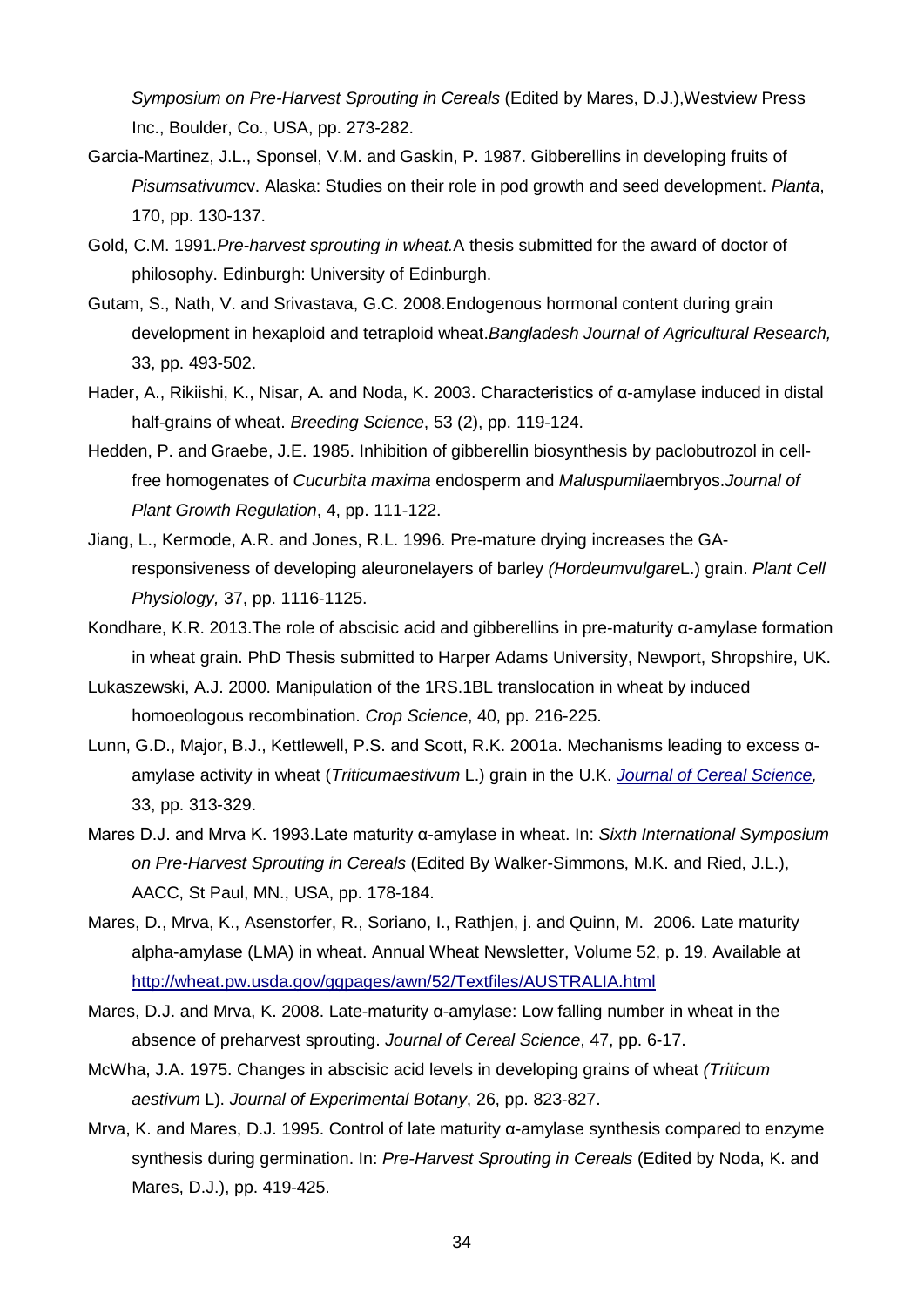- Mrva, K. and Mares, D.J. 1996. Expression of late maturity α-amylase in wheat containing gibberellic acid insensitivity genes**.** *[Euphytica](http://www.springerlink.com/content/0014-2336/)*, 88, pp. 68-76.
- Mrva, K. and Mares, D.J. 2001a. Induction of late maturity α-amylase in wheat by cool temperature.*Australian Journal of Agricultural Research*, 52, pp. 477-484.
- Parry, M.A., Madgwick, P.J., Bayon, C., Tearall, K., Hernandez-Lopez, A., Baudo, M., Rakszegi, M., Hamada, W., Al-Yassin, A., Ouabbou, H., Labhilili, M. and Phillips, A.L. 2009. Mutation discovery for crop improvement.*Journal of Experimental Bot*any, 60, pp. 2817-2825.
- Rademacher, W. 2000.Growth retardants.Effects on gibberellin biosynthesis and other metabolic pathways.*Annual Review ofPlant PhysiologyandPlant Molecular Biology***,** 51, pp. 501-31.
- Radley, M. 1976. The development of wheat grain in relation to endogenous growth substances.*Journal of Experimental Botany*, 27, pp. 1009-1021.
- Singh, S.P. and Paleg, L.G. 1984a. Low temperature-induced  $GA_3$  sensitivity of wheat I. Characterization of the low temperature effect on isolated aleurone of Kite.*Plant Physiology*, 76, pp. 139-142.
- Slominski, B., Rejowski, A. and Nowak, J. 1979. Abscisic acid and gibberellic acid contents in ripening barley seeds. *[PhysiologiaPlantarum,](http://www3.interscience.wiley.com/journal/118510326/home)* [45 \(1\)](http://www3.interscience.wiley.com/journal/119601667/issue), pp. 167-169.
- Snape, J. W., Foulkes, M.J., Simmonds, J., Leverington, M., Fish, L. J., Wang, Y., Ciavarrella, M. 2007. Dissecting gene x environmental effects on wheat yields via QTL and physiological analysis. *Euphytica*, 154, pp. 401-408.
- Spink, J., Berry, P.M., Wade, A.P. and White, E.M. 2004.Effects of timing and dose on residues of chlormequat in wheat, barley and oats. HGCA, Project Report No 334. Accessed on 25<sup>th</sup> June 2012. Available at
- http://www.hgca.com/publications/documents/cropresearch/334\_final\_project\_report.pdf
- Srinivasachary, G.N., Steed, A., Hollins, T.W., Bayles, R., Jennings, P. and Nicholson, P. 2009. Semi-dwarfing *Rht-B1* and *Rht-D1* loci of wheat differ significantly in their influence on resistance to Fusarium head blight. *Theoretical and Applied Genetics*, 118, pp. 695-702.
- Tang, T., Xie, H., Wang, Y.X., Lu, B. and Liang, J.S. 2009.The effect of sucrose and abscisic acid interaction on sucrose synthase and its relationship to grain filling of rice (*Oryzasativa* L.). *Journal of Experimental Botany*, 60, pp. 2641-2652.
- Uauy, C., Paraiso, F., Colasuonno, P., Tran, R.K., Tsai, H., Berardi, S., Comai, L., Dubcovsky, J. 2009. A modified TILLING approach to detect induced mutations in tetraploid and hexaploid wheat.*BMC Plant Biology* ,9 (1), pp. 115.
- Yamaguchi, S., Kamiya, Y. and Nambara, E. 2007.Chapter 9.*Regulation of ABA and GA levels during seed development and germination in* Arabidopsis. *Seed development, dormancy and germination* (Edited by Bradford, K.J. and Nonogaki, H.)*,* Blackwell Publishing Ltd., pp. 224- 247.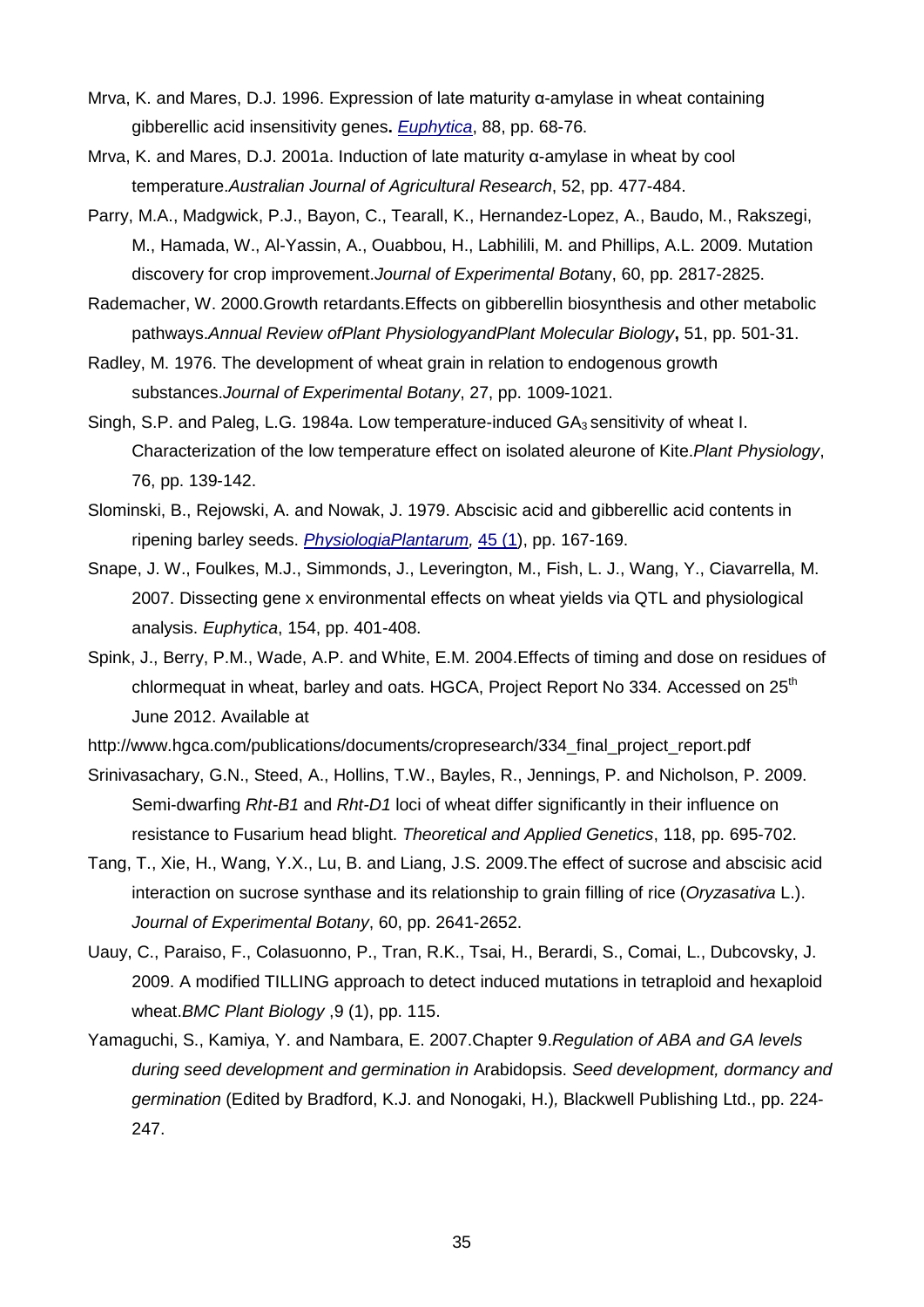- Yang, J., Zhang, J., Wang, Z., Xu, G. and Zhu, Q. 2004. Activities of key enzymes in sucrose-tostarch conversion in wheat grains subjected to water deficit during grain filling. *Plant Physiology*, 135, pp. 1621-1629.
- Zadoks, J.C., Chang, T.T. and Konzak, F.C. 1974. A decimal code for the growth stages of cereals. *Weed Research*, 14 (6), pp. 415-421.
- Zeevaart, J. A. D. and Creelman, R. A. 1988. Metabolism and physiology of abscisic acid. *Annual Review of Plant Physiology*, 390, pp. 439-473.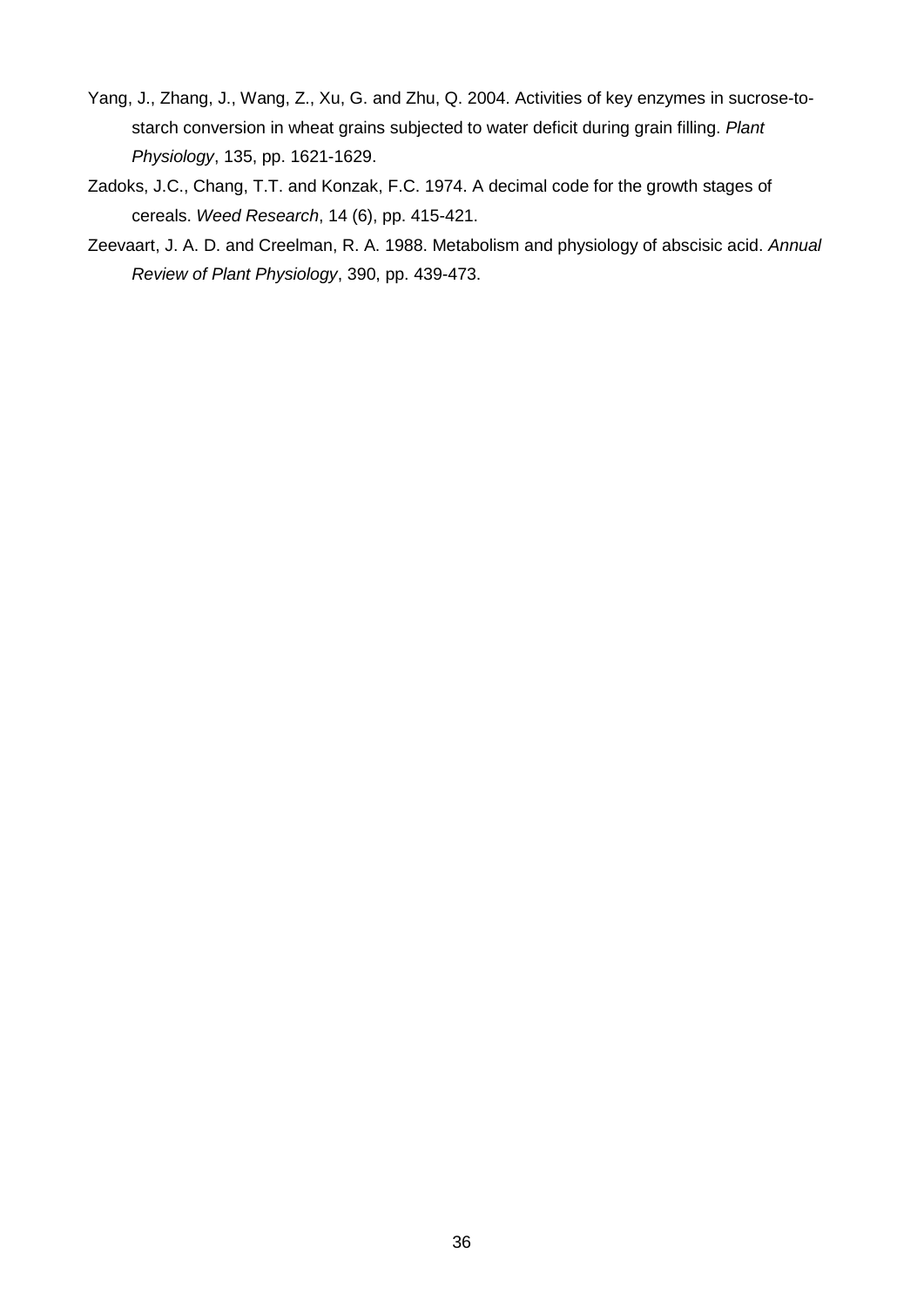## **9. APPENDICES**

**Week**

| <b>VYCCK</b> |                                   |                             |                   |                       |                       |
|--------------|-----------------------------------|-----------------------------|-------------------|-----------------------|-----------------------|
| Week         | <b>Development</b><br>Germination | <b>ZGS</b><br><b>ZGS 00</b> | <b>Fungicides</b> | <b>Fertilisers</b>    | <b>Aphids</b>         |
| 0            |                                   |                             |                   |                       |                       |
| Week         | Vernalisation                     | ZGS 10-12                   | Flexity + Eclipse |                       |                       |
| 1            |                                   |                             |                   |                       |                       |
| Week         | Vernalisation                     | ZGS 13-14                   |                   |                       |                       |
| 9            |                                   |                             |                   |                       |                       |
| Week         | Seedling growth                   | ZGS 15-19                   | <b>Fortress</b>   |                       |                       |
| 10           |                                   |                             |                   |                       |                       |
| Week         | Stem elongation                   | ZGS 31-39                   | Flexity + Eclipse | <b>NPK</b> fertilizer | Nicotine smoke        |
| 14           |                                   |                             | or                |                       | or Gazelle SG or      |
|              |                                   |                             | Corbel + Envoy    |                       | Movento               |
| Week         | At spike                          | ZGS 50-52                   | <b>Fortress</b>   |                       | Nicotine smoke or     |
| 18           | emergence                         |                             |                   |                       | Gazelle SG or Movento |
| Week         | Just before                       | ZGS 59-60                   | Flexity + Eclipse | <b>NPK</b> fertilizer | Nicotine smoke or     |
| 22           | anthesis                          |                             |                   |                       | Gazelle SG or Movento |
| Week         | Milk development                  | ZGS 70-73                   |                   |                       | Nicotine smoke or     |
| 26           |                                   |                             |                   |                       | Gazelle SG or Movento |
| Week         | Ripening                          | ZGS 93-94                   |                   |                       |                       |
| 31-32        |                                   |                             |                   |                       |                       |

**Appendix1.** Timeline for fertiliser and pesticide application with the developmental growth stages. NPK fertiliser was used to provide additional nutrients. Several pesticides were sprayed to control powdery mildew and aphids.

#### **\* Application rates-**

- 1. NPK fertiliser (Chempak Products, UK): Crystals (10 g) were dissolved in 5 L water and the solution was applied at the rate of 50 ml per pot.
- 2. Aphids: Gazelle SG (8 g in 2 L water; Certis, Solutions for Crop protection, UK) or Movento (1.16 ml in 2 L water; Bayer Crop Science, UK). Gazelle SG and Movento solutions were sprayed uniformly onto the leaves.
- 3. Flexity (1.16 ml in 2 L water; BASF The Chemical Company, UK), Eclipse (1.16 ml in 2 L water; BASF The Chemical Company, UK), Corbel (4.69 ml in 2 L water; BASF The Chemical Company, UK), Envoy (9.49 ml in 2 L water; BASF The Chemical Company, UK) and Fortress (1.16 ml in 2 L water; Dow AgroSciences Limited, UK). All solutions were sprayed uniformly onto the leaves.